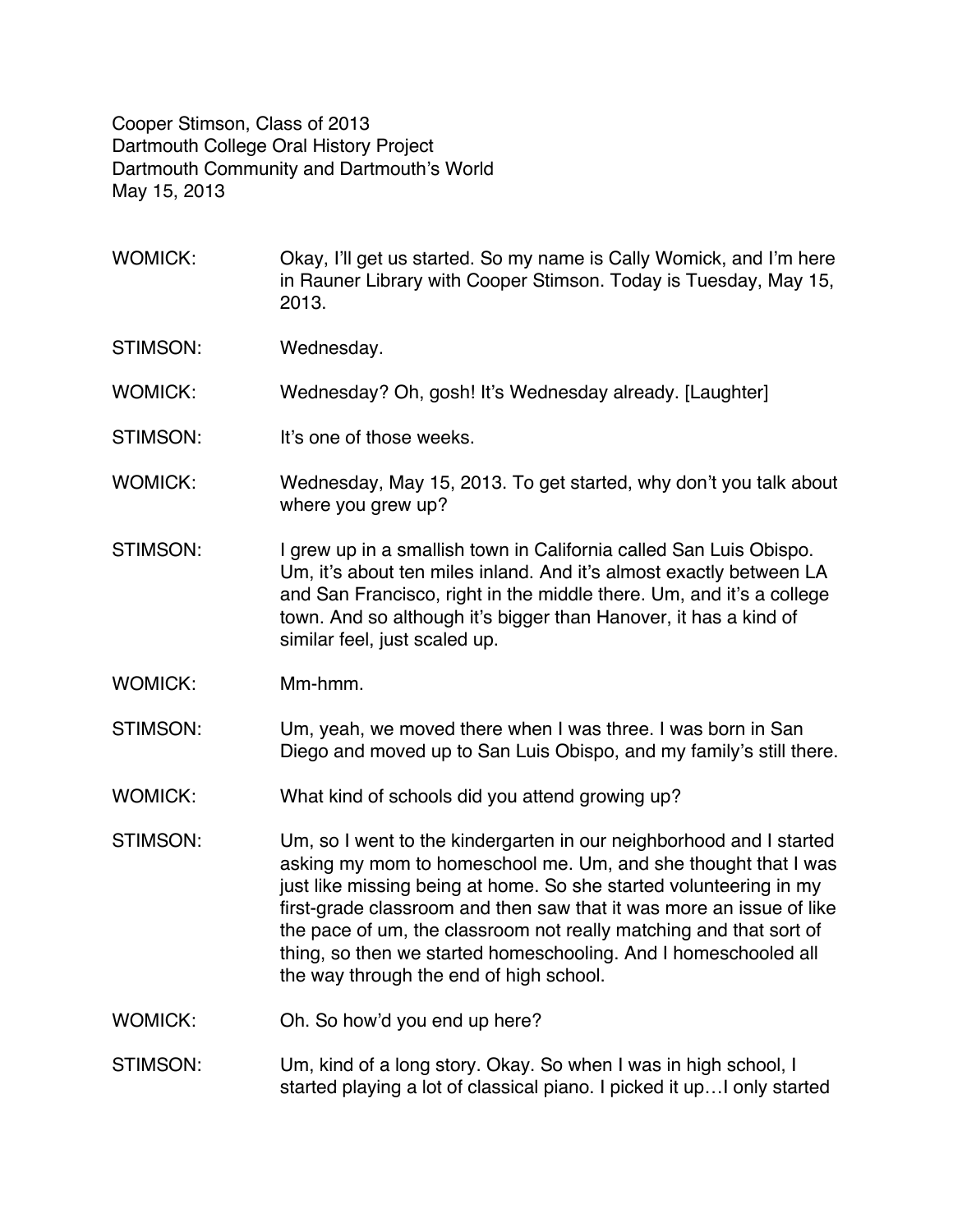playing the piano at all when I was 13, but got really into it, um and was giving recitals, and I started playing competitions and also doing composition competitions. And so I decided I wanted to go to a music conservatory. Um, but I knew that a conservatory that's basically all you do is music. And I do have other interests. And so I decided to take two years and go to the community college in our town and kind of do a miniaturized liberal arts general education, um, in that context. So I went there for two years, taking classes in all the different departments. And then when I got around to…. By the time I was doing my conservatory applications, it was in my head: I'm not sure I want to stop studying all these other things. And so relatively at the last minute, I Googled some liberal arts colleges and sent off applications and Dartmouth was one of those. And um, it was a…. On my list of colleges, Dartmouth was the one I considered like the longshot. That is, was just kind of, oh, what do I have to lose by applying? And sent it off.

- WOMICK: And you got in. So was the first time you saw Dartmouth.... orientation?
- STIMSON: Yep. Yeah, I showed up for my DOC Trip, having not—I had not been to New Hampshire before. I wasn't 100 percent sure where New Hampshire was. [Laughter] And um, it was kind of surreal showing up because I'd never seen like the New England architecture and all that kind of thing. It very much looked like something out of a movie to me.
- WOMICK: Yeah? Did you go on a DOC Trip?
- STIMSON: Yes.
- WOMICK: You want to talk about that?
- STIMSON: Yeah, actually I really enjoyed my DOC Trip. I did the easy hiking trip, but when…. Like we were dropped off by a DOC car at a spot where the Appalachian Trail crosses the road. And we were all so excited to be going off on the trip that we didn't realize we had to cross the road and then get on the trail. So we started going the wrong way. [Laughs] And um, the… so we were going the wrong way. We were heading back towards Hanover. And the trail somewhat resembled our directions enough that we were able to convince ourselves that maybe we were going the right way. And the trees were touching overhead, so we weren't really keeping track of where the sun was or anything like that. Um, and then it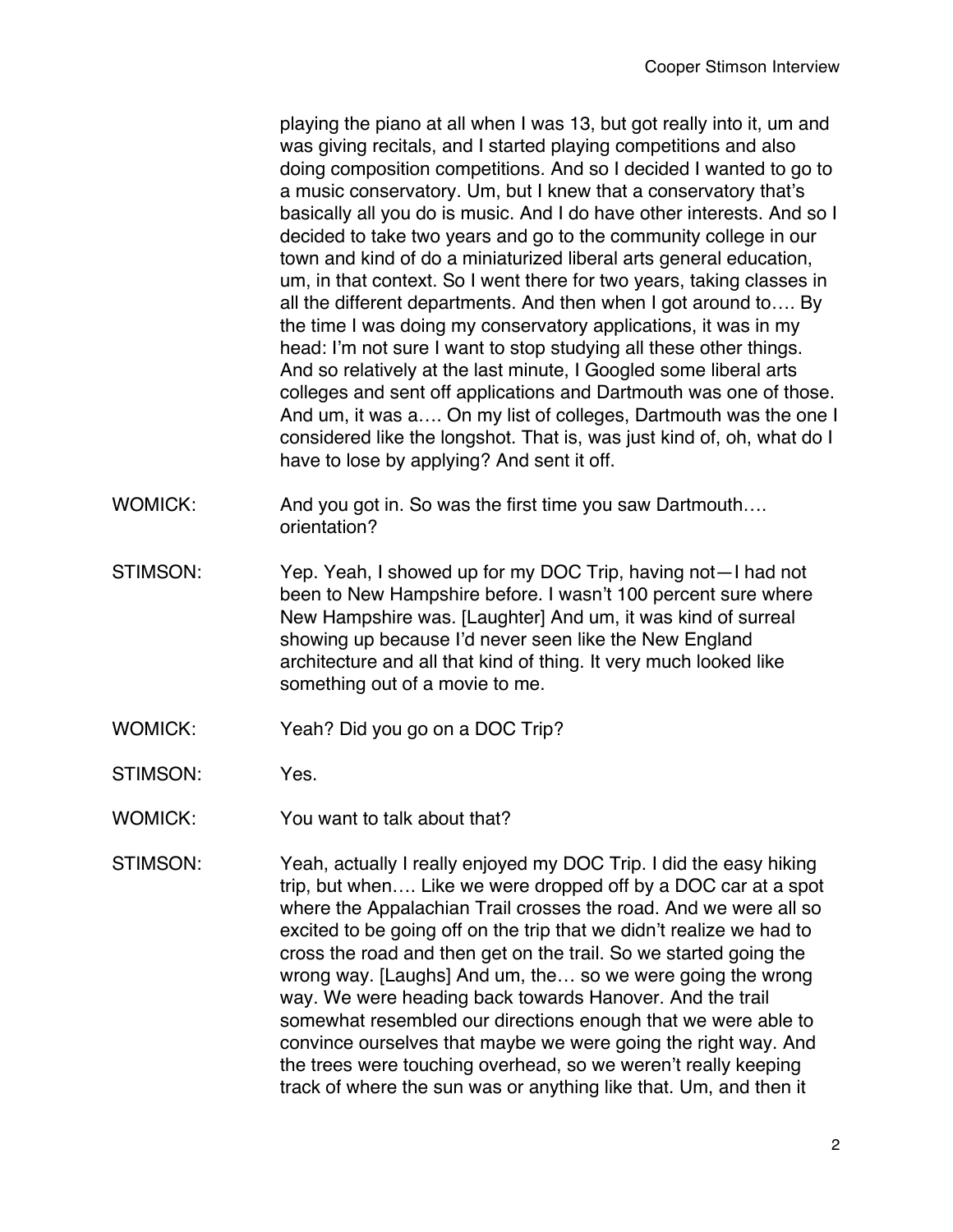started getting really rough. And this was supposed to be like the easy hiking section. And we even got to a point where we needed to um, like climb down a short cliff face. Um, and then we saw some joggers coming in the other direction. And we asked them where they were coming from. And they said, oh, they'd just left Hanover. [Laughs] And so we realized we were going the wrong way and our choice was either to turn around—and we'd been a few hours already—turn around or to keep going to Hanover and then get a ride. But we were enjoying ourselves so much, and enjoying each other's company so much, that we decided to turn around and so went all the way back to where we started. And then did the first day… actual. So I believe it was supposed to be four miles the first day and six the second day. And it ended up being eight the first day, and then six the second day. And so the second day, except for the fact that the second day was steeper, the second day was in some ways the easier of the two days.

- WOMICK: Mm-hmm.
- STIMSON: And then the last night of the trip, um, we stayed in one of the cabins up by the ski slopes. And we were um…and our trip got raided, but at first we didn't notice because we were staying up late playing… Um…I'm blanking on the name… It's the game where one person in the room is the murderer, and you're trying to figure it out.
- WOMICK: Yeah…. All I can think of is Assassins, and I don' t think that's it.
- STIMSON: Might have been that. Well, whatever it is, we were playing this game, and getting like very vocally into character and basically just like yelling accusations at each other. So we didn't notice that the cabin was surrounded by students who were making like spooky noises. [Laughter] And they weren't able to get our attention. So they ended up just coming in the door. [Laughter]
- WOMICK: Yeah. So then orientation—how was that?
- STIMSON: Um, let's see. I remember I went to a lot of departmental open houses. And I was here for almost all pre-orientation because I was in the either first or—I think I was in the first trip section that like stays. And I was living in East Wheelock. And so for the first few days, um, I didn't see anyone else in East Wheelock except on occasion I'd hear a distant door slam and that kind of thing. And it was kind of creepy. And then I found out that there was actually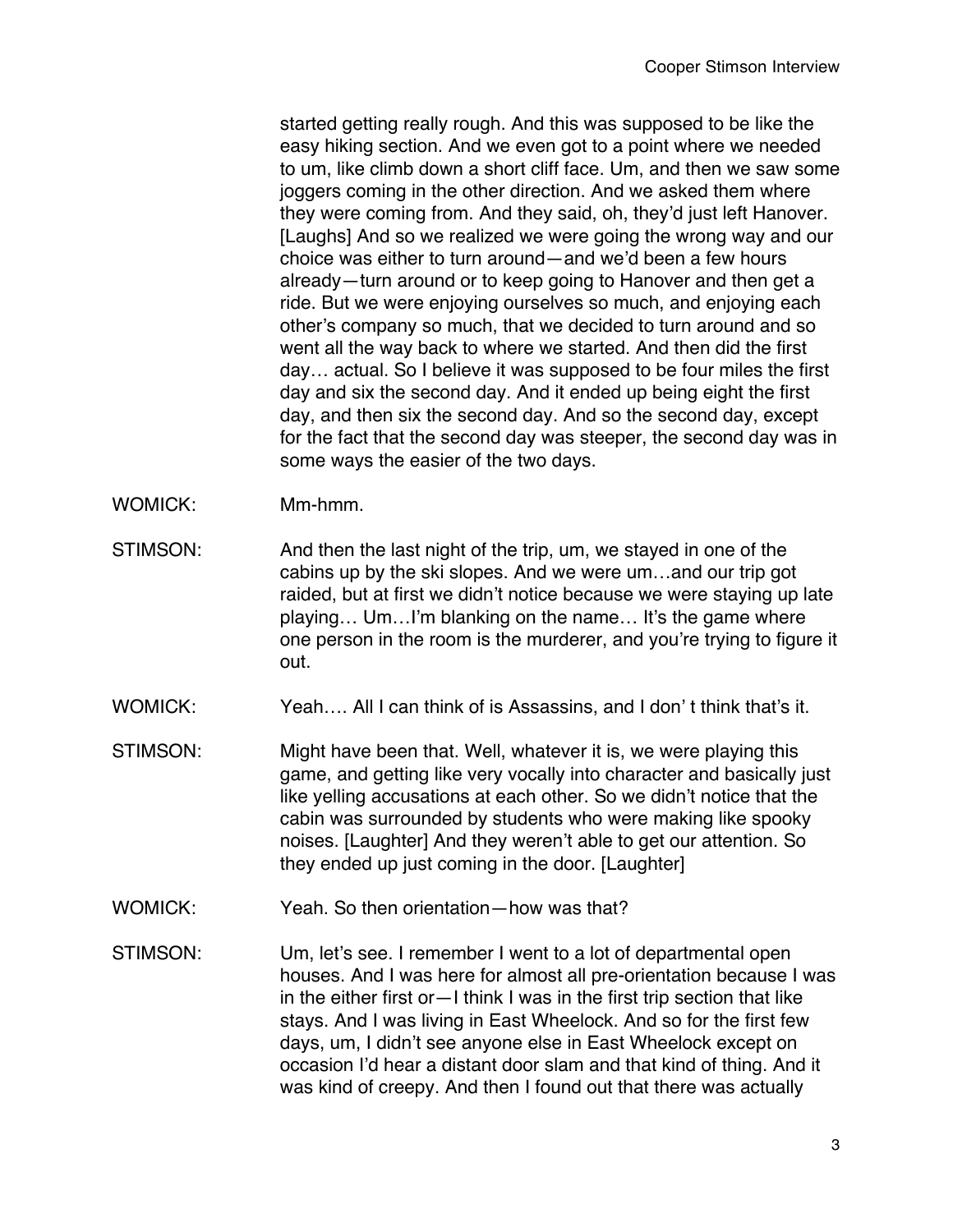someone living in the room right next door to me. We just had completely different schedules and were never seeing each other. Um, and, yeah orientation I went to a lot of departmental open houses, including…. Um, the one I remember really well was a—I had written down a list of all the ones I was going to on this particular day. And I wrote down linguistics at the wrong time, so I showed up an hour early. And so like all the food was, or like all the um…. like paraphernalia was out but there was no one there. And so I stood there for a few minutes trying to figure out what to do and a linguistics professor walked by and was like, "Can I help you?" And I said, "Oh, I'm here for the open house." And he said, "Oh, it starts in an hour, but, here, let me get some of the faculty." And then all the linguistics professors show up, and we just chatted for an hour until the open house started, which was pretty fun.

- WOMICK: Wow, yeah.
- STIMSON: I'm trying to think of other orientation memories. Oh, okay. So the Um, I went to the library open house during orientation. And I was interviewed by the Jones Media Center for the—I think it's called Voices of Dartmouth, that they interview for like every year. And at the end of the interview, I started chatting with the student who was doing the interview about the camera that they were using. And the… one of the supervisors at Jones walked by, heard me chatting about that, and said, "Oh, you should apply for this, for our technical assistant position." Um, which normally Jones hires people during sophomore summer. So I applied for it, and I got the job. And so I've actually just been working there the entire time I've been here, um, which was a very fortuitous way to get a job that kind of fits my interests very perfectly.
- WOMICK: Mm-hmm. So how did freshman fall go?
- STIMSON: Freshman fall was kind of a shock to the system. I…so, part of the way I was homeschooled was that instead of having deadlines and then there's just a grade at the deadline and then you move on, we just…I'd keep working on something, no matter how long it took, until it was like A-equivalent work and then move on. And so meant that by the end of high school, I was ahead in some things, behind in other things, um, depending on how long it would take me to actually understand it. Um, and part of the idea of going to community college first was to get used to the different format of having just like set deadlines and not being a perfectionist, I guess. Having to just let it go and move onto the next thing.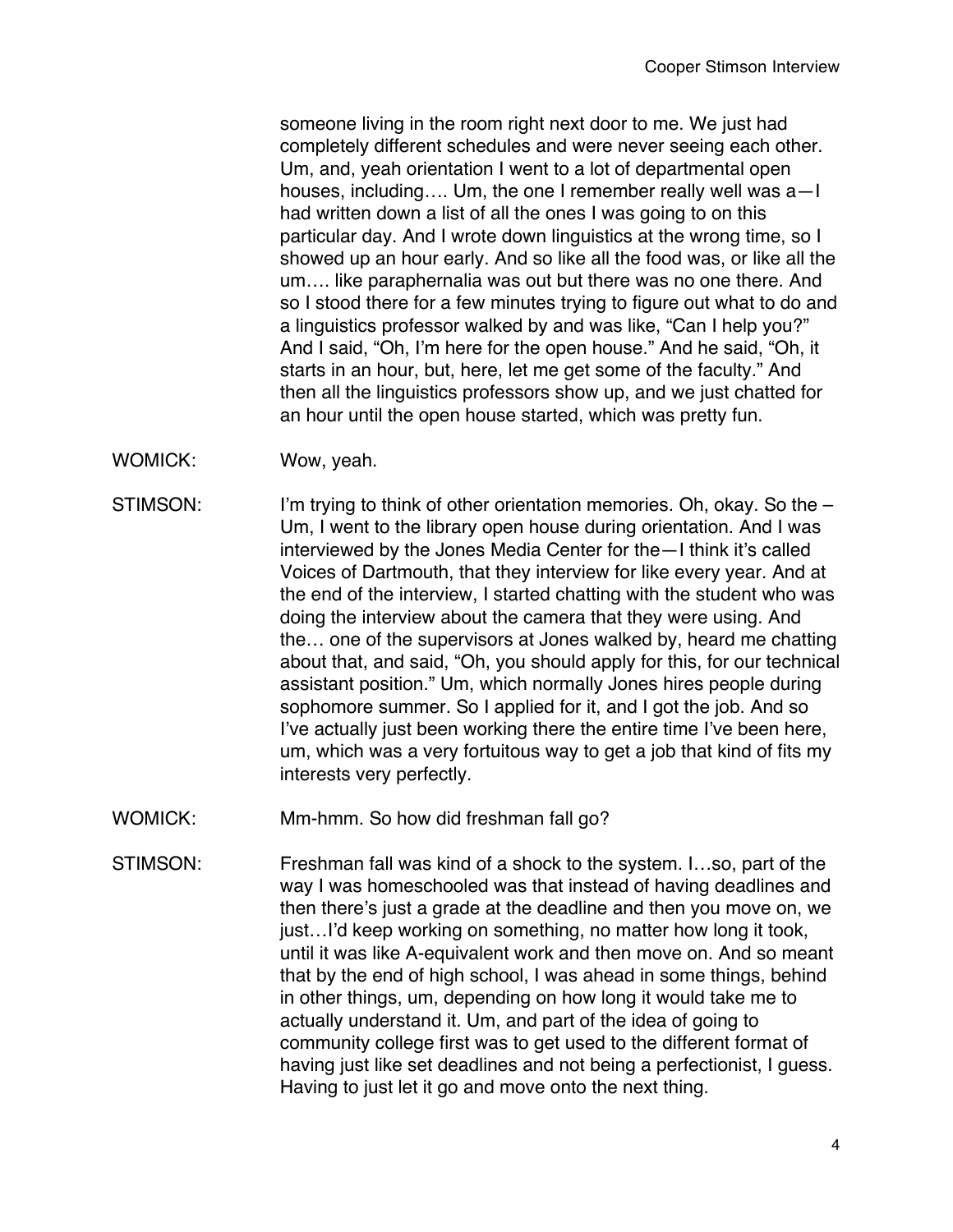But the short terms at Dartmouth and the intense workload, I was not really prepared for. And in particular I took a screen writing class freshman fall, which is one of those things where it doesn't have to be super time-intensive, but it easily can be, um, particularly once you have gotten to the point in your script where you can be um, distracted by, oh, this word choice right here, what are the implications of this forty-five pages later? That kind of thing.

Yeah, so freshman fall was definitely a shock to the system. And um, when they switched deans in East Wheelock and I was introducing myself and meeting with Dean Francine [A'Ness], the way I described my freshman fall was hubris. I kind of came in…I was used to being like the student who's absolutely on top of everything. And so um, as soon as, like a few weeks in, um, I was not on top of everything. That was like a little identity crisis. And my initial reaction was to kind of mentally sweep it under the rug. So then I repeated the exact same thing, um, freshman winter before kind of getting my head on straight. [Laughs]

- WOMICK: Yeah. So how did the rest of freshman year go?
- STIMSON: I ended up taking freshman spring off and working, auditing classes, and just kind of trying to figure out like…um, figure myself out and figure out like my academic year.

Another element was um, freshman fall I had been thinking I would be a music major. And I did the audition to do piano lessons and totally bombed it. And um, I was playing…let's see, I was playing Debussy and Mozart. And the only comment I got back was that my Mozart sounded like Debussy, [Laughter] um, which was definitely a fair criticism. I'd mostly been playing Debussy and just kind of pulled out the Mozart to have a contrast. And so that had also been kind of discouraging.

So that spring I audited English 60 with Professor [Nancy] Crumbine, which… um, her version of English 60 is called Writers at Work. And it's a hybrid of academic writing and creative writing. So you…. Well, first of all we look at a bunch of different authors. We look at what they've written about their own writing process. And then you pick one of them and spend the entire term reading their major works, reading what they've written about the act of writing them, and then do a final presentation and paper about that. That's one half of the class. And then in parallel you're also writing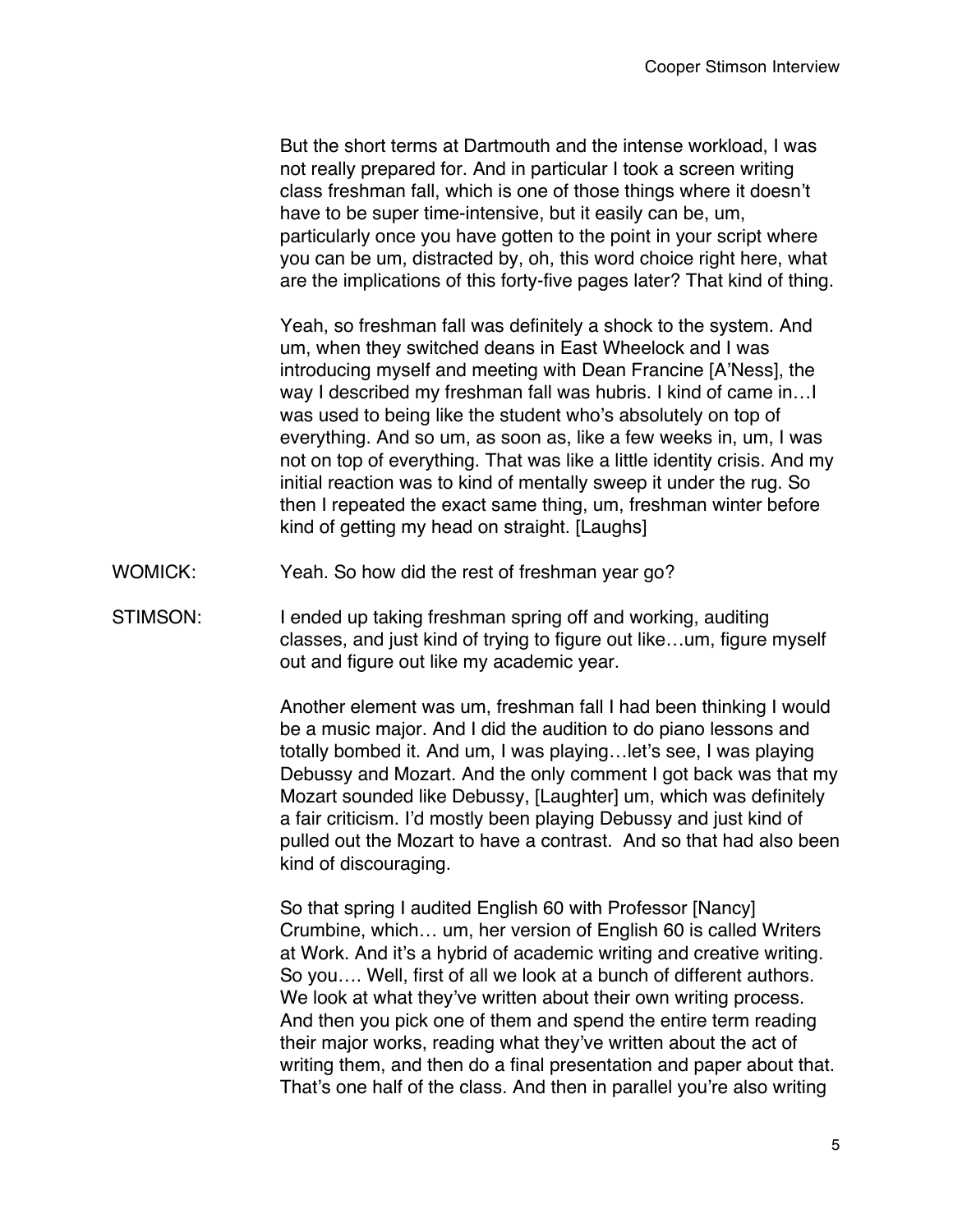a creative manuscript and keeping a very detailed journal on the process. And that class really just clicked for me. And um, and that was the first time at Dartmouth where I ever felt like very comfortable and confident in my um, academic skill set and my ability to fit it into, um, this academic model.

So then…. What else was going on then? Um… Oh, also freshman winter was my first of several incidences of deciding I would take four classes and then dropping one a few weeks in. [Laughs] Which I did— I've done several times. Some of those terms I was thinking I'm going to finish these four classes. Other times it was that I couldn't pick between two. So I'd spend a few weeks before deciding. And that's what I did this term actually.

- WOMICK: So who were you friends with for freshman year? How'd you meet those people?
- STIMSON: Um, let's see. My freshman floor was pretty close. Um, and so I spent a lot of time with my freshman floor, in particular a group of three friends. I was a bit of a hermit freshman year. Oh, I did— um, one friend I made freshman year was at that open house that they started an hour early. Part way into it another freshman student came in and we were talking about um, the art of translation and all that kind of stuff. Um, and then years later we ended up like in the same major and, um, participating in a lot of the same student groups junior and senior year. And he's actually my roommate now. [Laughs]

Yeah, freshman year I wasn't terribly interested in the like social scene. I didn't feel pressure to like get out and meet people, that kind of thing. So, um, the friendships that I did, um, pick up and maintain were all the people who I happened to be around, um, and then finding the people within that set, who I clicked with.

- WOMICK: So what did you do that summer?
- STIMSON: Uh, that summer I went home. And…that's the only term off that I've had that was… actually like a vacation. Although my brother was at summer camp that summer. So I hung out with my mom a lot and also one of my friends from community college who is still living in California. We spent a lot of time hanging out, and um… he's a big history buff, which is one of the subjects that had always been my weakest subject. And so, um, we had a lot of fun…. Almost like lecturing at each other like the things each of us knew a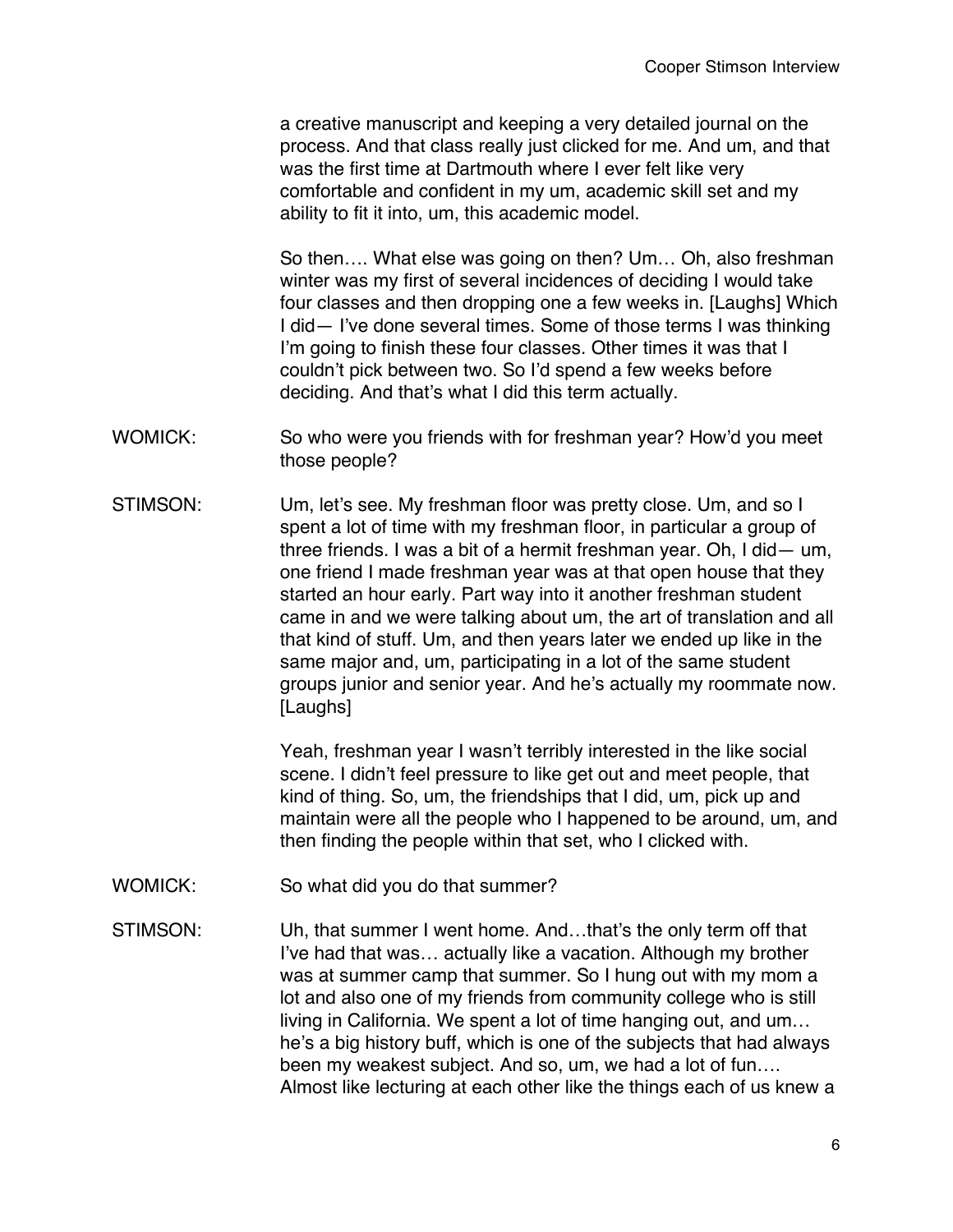bit more about than the other, and then finding interconnections and stuff. Um, and I also attempted to learn bass, and we'd jam. But – [Laughter] But I hadn't really played a stringed instrument before, so I mainly just stayed on one string [Laughs].

WOMICK: And, you came back that fall?

STIMSON: Nope. I took that fall off. And I ended up taking classes at the community college as kind of a last-minute thing. And… so what did I do that term? I… Oh, actually I remember my motivation for that was that in freshman winter I'd taken Calc 1. And then my next opportunity to take Calc 2, Math 8, was sophomore winter, and it had been a year since I'd done calculus. So I went to the community college and retook intro calculus just so it would be fresh in my mind. Um, and then just took some classes that looked like I wouldn't be able to fit into my D-Plan. So like I took a law class, I took a um… dance class, things like that, just all over the place. Excuse me. It was fun, but it also…I got myself back into the mental pace of being on a semester instead of being on a quarter.

> So there was a miniature version of the rough reentry, um, into Dartmouth that winter. Um, but that first winter back I was taking Math 8. At this point I was thinking I would probably be an English major. And I was basically just continuing to take math because it was fun. And I took math with a grad student.

So as opposed to what the tour groups say, there are actually several courses at Dartmouth that are taught by grad students. Um, and often those are like incredible classes they're… because they tend to be the like ABD PhD students who have been…they've finished all their teaching seminars and that kind of thing. Um, and in this particular term, all he was working on that term was—he was working on his dissertation and teaching this class. And, um, he had like four or five hours of office hours every day and was….

Math 8 is a course that ends up functioning kind of as a weeder course for the math major. Um, 'cause, it's a… definitely a step up in complexity from Math 3. And, um, it also introduces the more advanced like sequences and series stuff, um, which isn't as explicitly related to the rest of the calculus material as the stuff in Math 3 where everything's very tied together. And so a lot of people get lost in Math 8. And a lot of people will like excel at the calculus, but then kind of flounder on the sequences and series or vice versa.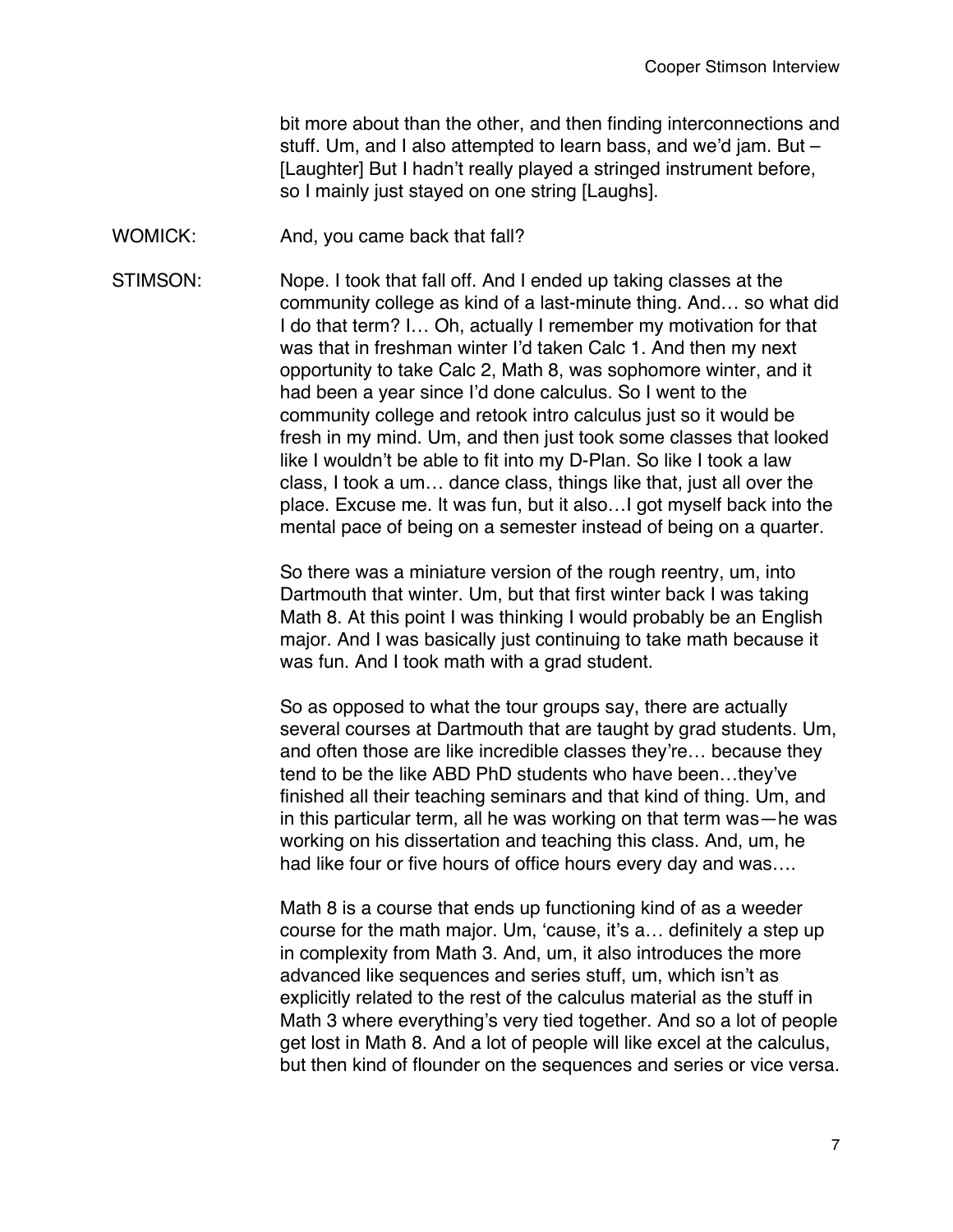And the grad student who was teaching this was very aware of that. And also aware of the fact that, um, calculus courses don't really reflect what it's actually like to be a math major, what upper-level math courses are like. And so he really tried to (A) help the students who were stronger at one part of the class than the other to kind of like figure out where that strength was coming from and how to fit it into the other material. But also to kind of open our eyes to what the future of like upper-level math courses is like.

And so that was the first time that it occurred to me, hey, I actually really like doing this, and maybe I could minor in it or something. So then I started taking more math classes and declared the math major sophomore summer, which was exciting and a very like big step. I'd never thought of myself as someone who would be a math major.

- WOMICK: Mm-hmm.
- STIMSON: Um, and… I'm just rewinding and thinking what else happened in that time period. Also, um, sophomore spring I retook English 60, this time for credit. Again, with Professor Crumbine. And, um, the rules about getting credit for a course that you've already taken before are either that the first time you only attended a certain number of classes, or, in the case of the topics course, you pick a topic or a research paper or whatever that is separate and different enough. And so I talked to Professor Crumbine ahead of time about this. And so the first time I'd written about—I'd researched and written about—um, oh man I'm blanking on her name. She wrote "Holy the Firm" and she wrote—I'm sure it'll come to me 15 minutes later, and I'll blurt it out—um, a contemporary kind of philosophical prose poet type author. Um… Yeah, I'm not going to remember the name right now. So the second time around I wrote about [Jorge Luis] Borges and researched him. Um, unfortunately, I had to do it all in translation because I don't speak Spanish. But it turns out that he, um, spoke English at home and grew up reading and writing English. Um, so that was a useful hook into it.
- WOMICK: Mm-hmm.
- STIMSON: Um, okay so then I declared the math major… Um, okay then sophomore summer. Alright. So right after declaring the math major in sophomore summer, I took one math class and two English classes right after deciding that I wasn't going to be an English major. And I took Shakespeare 1 and Creative Writing. And the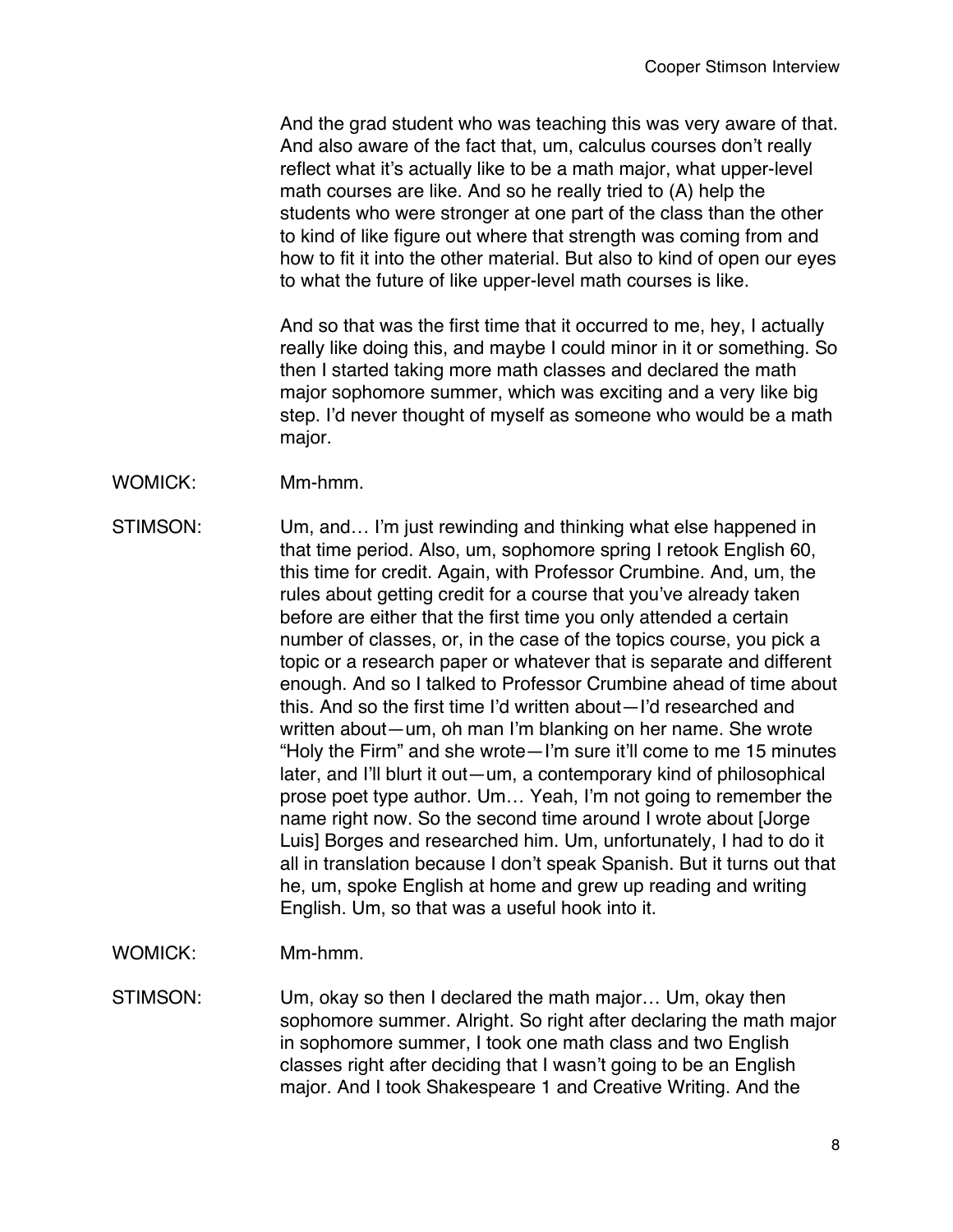same guy sat next to me in both classes. And so we ended up becoming friends: Jaymes Sanchez ['13]. And it turned out we're both really interested in writing and in theater. And he introduced me to the…kind of, Dartmouth theater scene, which I hadn't really been in contact with. The only theater production I'd been involved with was back at the community college I'd done a soundtrack for a play. Um, but… so he introduced me to like the Displaced Theater Company and all of that. And the… we ended up producing the play I wrote freshman fall, um, with him directing it. And then we've collaborated on stuff like almost every term since then. So um, he's been in—I've cast him in things. He's directed my stuff. We've cowritten WIRED plays twice. Um, and currently actually he's one of the leads in the film project I'm shooting.

WOMICK: Mm-hmm.

STIMSON: Um… And what else happened sophomore summer? Oh, also topical. That's when I kind of rediscovered how cool Rauner was. Um, because I'd just stopped by Rauner during orientation, looked around, and it was really cool. And then freshman fall, um, swept me off and it kind of dropped out of mind. And then for the Shakespeare course, the professor mentioned on the first day that we have the First Folio here. And so I came over here thinking maybe I could get a look at it. And they just brought it out, sat on that table, and said, "Let us know when you're done." And that kind of blew my mind. And so I ended up coming back multiple times a week for that summer. And I'd just do my Shakespeare homework by sitting and reading from the First Folio, which, um, was really cool. By the end of the summer I'd gotten pretty good at, um, being able to quickly read the original like spellings and typesetting and all of that. Um, so that was really cool.

> Yeah. Um, also that creative writing class I took with Ernie Hebert, who is the like Intro to Creative Writing course. And, um, that was really fun. At that point I started thinking maybe I could take all these English classes I'd taken and turn it into a creative writing minor, which I've ended up doing…although I need to file that. Mental note. [Laughs] Yeah.

WOMICK: So then junior year?

STIMSON: Oh, okay. So junior spring I took CS 1. It was the first term that they were teaching CS 1— they'd just switched over from CS 5. And I was partly taking it for the distributive and also it just seemed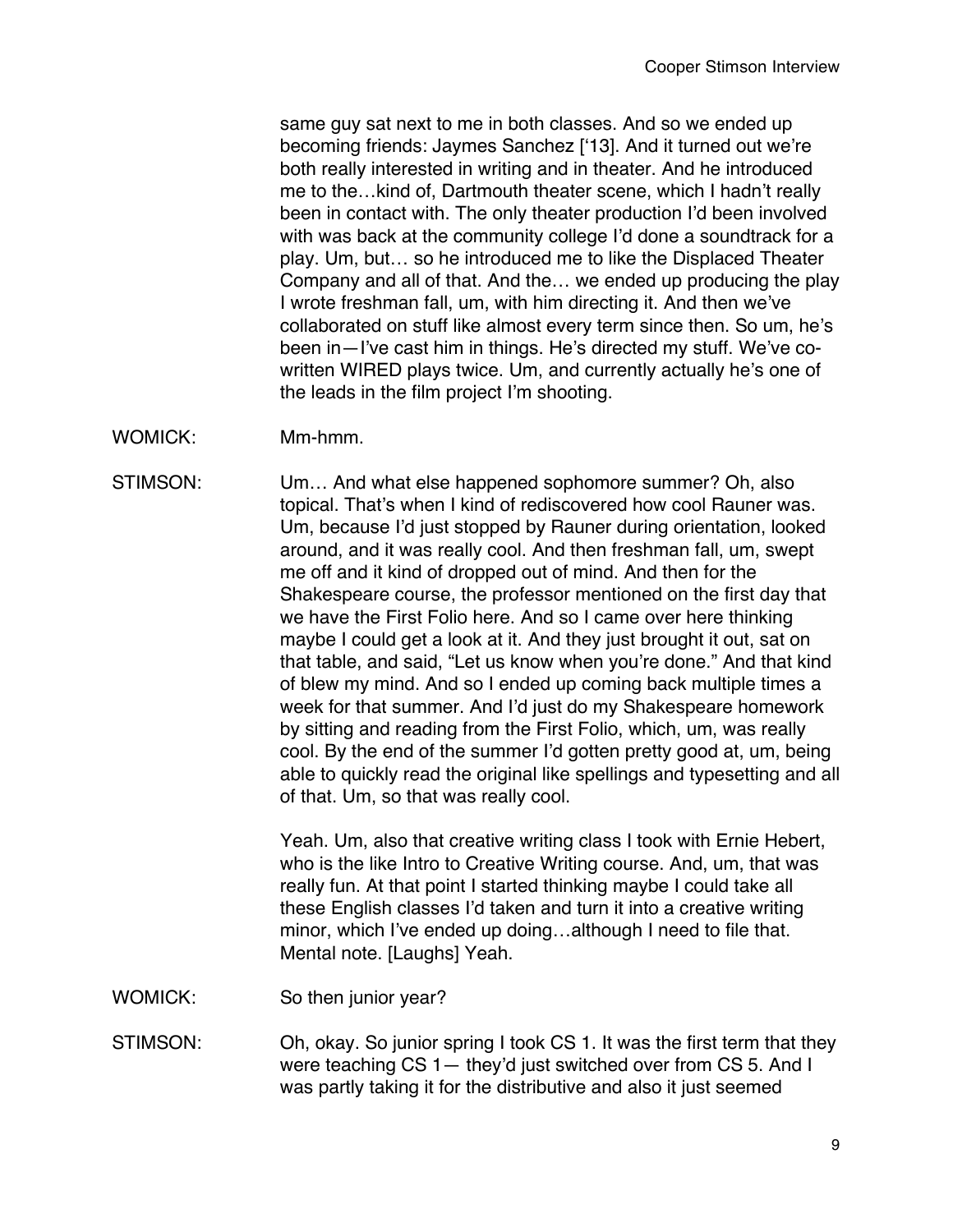interesting. I was really nervous about it. I was very intimidated by the idea of writing code 'cause I hadn't done so before. And so during the sophomore summer, I did a bunch of online video tutorials through Jones to teach myself Python and write some basic programs in it. Um, and I spent about a month on that and probably only covered about the first week and a half of CS 1. But it did make the transition into writing code a lot smoother.

And that course was really, really fun. And, um, CS has a lot that appeals to me that math does, um, but has…. For me the thing that's most interesting about studying math is that it's all about looking at like relationships between things and kind of interlocking meshes of relationships. And one thing moves and pulls everything else. And it's this interesting dynamic system. Which is also kind of what my interests in creative writing is. Is looking at that just with people.

But then CS, while it's a little bit less like analytic- and logic-based than math is…or at least in practice in classes, it has the bonus of, I'm making stuff. And, um, having stopped doing my composition and all that kind of stuff, I was kind of jonesing to make stuff, make stuff that did stuff.

And it turned out the CS professor, Professor [Devin] Balkcom, one day in class he made—he runs the Robotics Lab and does a bunch of cool robotics stuff. And he made a joke about that in class one day. Um, he said that— something along the lines of, Roboticists, if they need friends, they make them. And I did a double take, and it was very obvious. I was sitting in the front of the class, I was right in front of him and like…. Because when I was seven or eight—some nebulous young age—my uncle had given me a T-shirt that had that joke. Um, it says: "Need friends?" on the front. And then "Make some" on the back. And a picture of a robot and the Carnegie Mellon Robotics Lab, which is where my uncle works.

And, um, I went up and asked the professor…. No actually I was too nervous to just ask him. This was like a 100-person lecture-type class. So first I Googled him and saw that he had gone to Carnegie Mellon. So then I asked him. And it turned out he had taken classes from my uncle while working on his PhD. So that was pretty cool. And, um, it's possible that I actually talked to my uncle about the class that Professor Balkcom was in; because when I was little, when my uncle visited, we would always talk about like his robotics classes. And, um, about like ideas for what their final projects could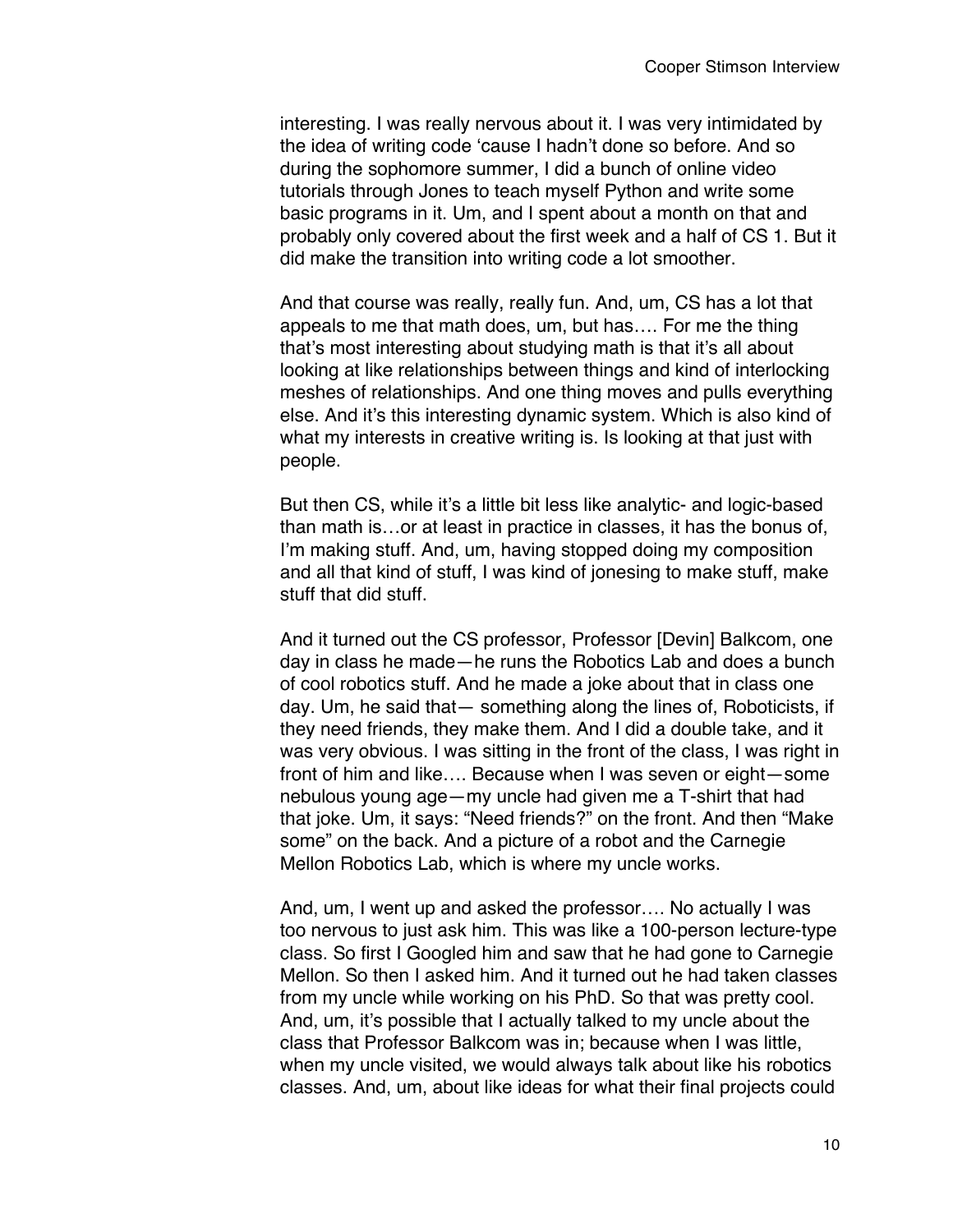be. Um, and there was one where he had had a class where their final project was to make a robot that could cook a pancake, including flipping it. And it was like a team project, and all the teams were doing different things, including one flipped it using a curved ramp and air jets. [Laughs] So I can't remember if that one actually worked, though, or if they just designed it. So that was fun and, yeah, CS 1.

What else? I think the fact that I did some coding over the summer and got more comfortable with the language ahead of time was a really good thing. Um, like CS 1's a really good course, and it's very focused on order. It—there's a lot of structure built into the course that's designed to help people who haven't done CS before get into it. But there's still a not quite inevitable, but approaching inevitable, level of culture shock going into writing code having not done so before. And an exacerbating factor to that is, um, that you have to learn a program language before you can start programming. And so in the first few weeks you're learning Python while also learning programming concepts. And if you're hung up on some syntactical stuff, then that prevents you from being able to work on the largerscale steps.

So that was actually something that I think Dartmouth could use a CS Club that's kind of not quite Hacker Club. Like Hacker Club's really cool. I've done stuff with them. But because it's projectcentered, you need a certain amount of coding experience, which is kind of the computer system, engineering mentality, to really thrive there.

And, um, the CS and Math Departments kind of have a PR problem, I guess. Which is that—particularly CS, but also math that they're kind of seen as like this pseudo separate thing that the math and CS kids do. And so like deciding I'm going to take some CS courses, unless you're doing math, engineering or physics or something, it is a— kind of a statement about yourself socially. Um, and part of that is also there's a kind of an intimidation factor. And I think some of that comes from the fact that freshman year, um, so we take Writing 5. We all take Writing 5 or 2 and 3, and we all take a freshman seminar. And those give us all this kind of shared base of skill and confidence in academic writing and research. Um, but for the more technical, analytical reasoning type of stuff, we don't we haven't experienced anything like that. And so unless you come in having that as a chunk of your background, it is definitely an intimidating thing to make that…there's a perceived divide that you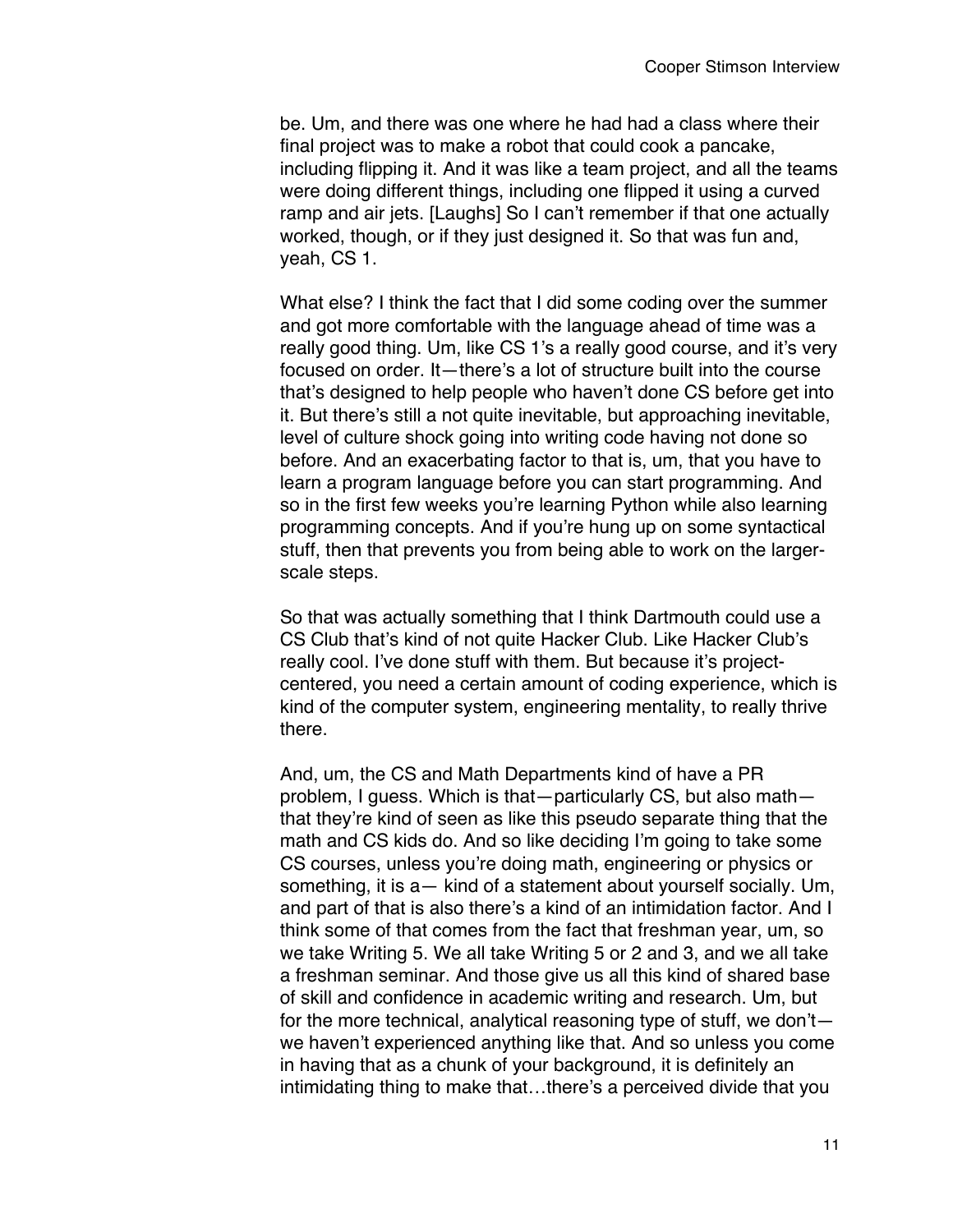have to cross into there. And then it very quickly becomes part of like your outward-facing identity. Whereas taking a handful of English courses or what have you, whatever other department doesn't necessarily define you… Um, I don't know how I got into this tangent. Oh, CS 1.

So a lot of people come to CS 1 as just like this is to get a distributive out of the way or like this is something that'll look good on a resume or whatever, um, without having any confidence in their ability to actually do it. Um, so yeah, I think Dartmouth needs some way to.... I like I think probably the best option would be like a counterpoint to Writing 5, so everyone takes like Writing 5 and then like Analytical Reasoning 5, or whatever it would be, which would be like, um, math and CS and the more, um, like formal reasoning systems type stuff. Um, because in the same way that like Writing 5 is centered on like writing across the curriculum, and the idea that being a good writer and researcher applies to everything, I think the same goes for, um, math and CS and that type of rational analysis type thinking. Um, or… The problem is like they'll have technical definitions, but also they have like overtones that sound a little bit snobby-ish. Saying like this stuff is rational, and there's some other stuff.

But, yeah, I think that would be a very helpful thing for Dartmouth to have, and definitely...because like CS 1-a lot of people end up dropping CS 1, including like, you have a lot of freshmen come and take CS 1—or back when it was CS 5. And this also happens with like the introductory math courses. Come in, sometimes, um, pretty confident in their math from high school or whatever, um, and then get kind of blindsided by the pace and the rigor of doing such things in a collegiate context. Um, so I seem to have wandered up onto a soapbox [Laughter].

- WOMICK: That's fine.
- STIMSON: So one thing that I do at Dartmouth is I'm the president of the, um, Mathematical Society, and we do, um, like evening talks, given by professors, grad students, sometimes undergrads, sometimes visiting lecturers. And the— one of the core things that we want to do with Math Society is have— use these lectures to introduce cool math stuff that normally you wouldn't encounter until upper-level courses, but introduce it in a way that's accessible to anyone. Because one problem that this kind of academic study of math has, particularly for undergraduates, is that the first several courses you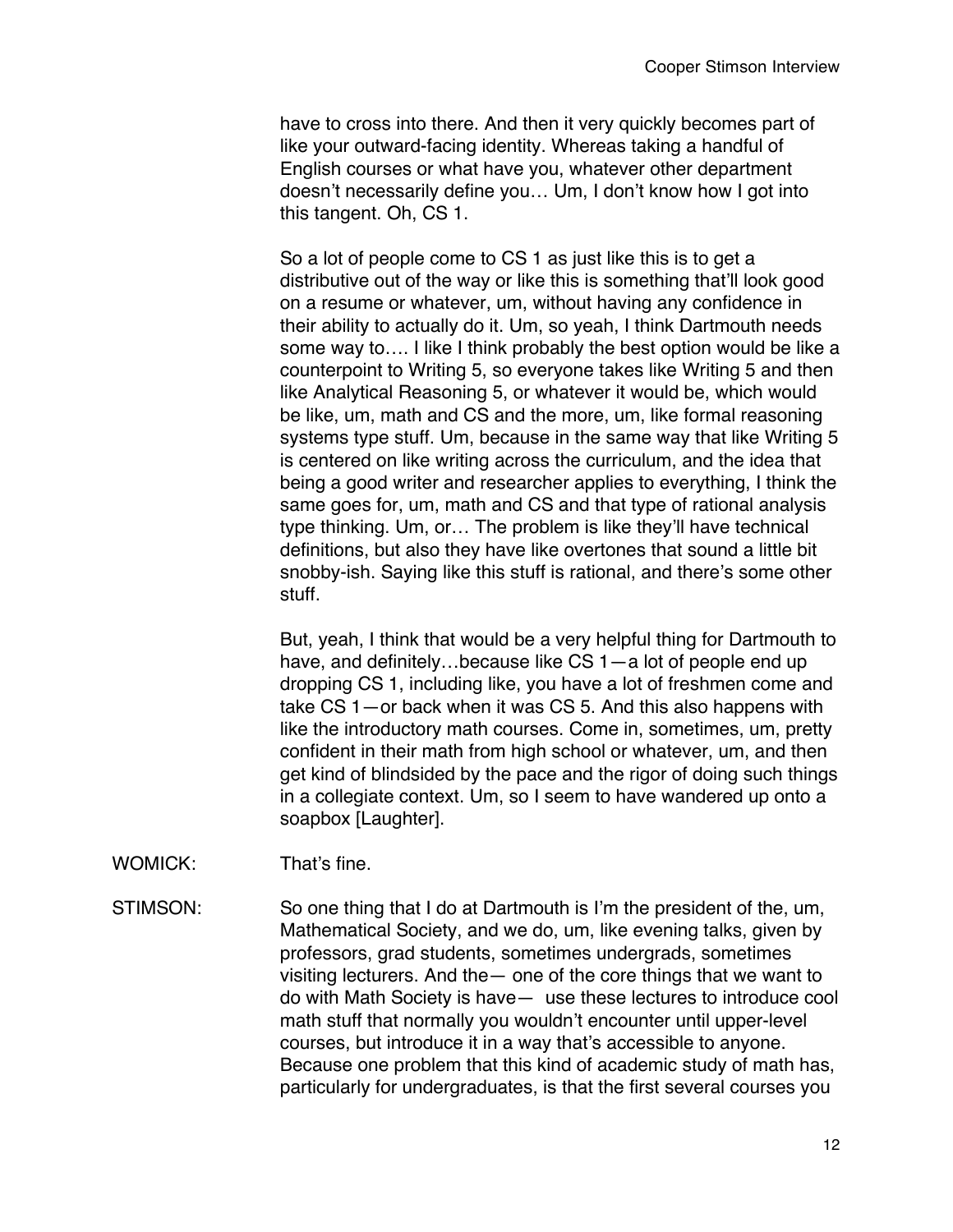take… Um, so you take all the calculus courses, and then you take linear algebra. By the time you finish all of those, you still don't have much of an idea at all about what the actual landscape of academic mathematics is.

So like even the major branches of mathematics—you have algebra and number theory and topology, etc., etc. And you can get through and be terms into your math major without actually knowing what those are, unless you take the intro course in each one. And so some of the coolest math ideas don't show up 'til later. And it's a relatively, I think, unique problem to mathematics, partly because mathematics is all about—everything builds on previous things, and a lot of it is about defining language to describe things.

So it's like the Chinese Remainder Theorem. That's going to be really difficult to describe to, um, a freshman taking calculus. Because not only is it a pretty, um, or-it's a relatively complex concept. But also the language to describe it isn't there yet. Whereas like taking introductory English courses, um, you can quickly gain, um, awareness of the larger literary landscape. Um, I seem to be going to English as my default "it's not math" thing, because that's the one I've done most in.

So through Math Society we've had some pretty cool events with professors talking about these more advanced concepts that are interesting to them, but in language that's accessible to any Dartmouth student even if you haven't taken Math 3. And so in the last year in particular, we've started getting more attendance at Math Society events from non-math majors, which is really exciting.

We've had—we had one event where a professor, who was about to leave for a year of traveling the world presenting her research, did a Math Society talk about that research. And, um, then a pretty lively Q&A at the end with non-math majors asking questions and like really getting into it, which was really exciting. Because an unfortunate tendency at, um, like academic talks… um, and this happens a lot with guest lecturers, visiting lecturers on campus, is that the Q&A will quickly be dominated by the people in the know, asking like very specific technical questions, and then that shuts out a large part of the audience. And, um, so that's one of the things we've been working to avoid, and it seems to be going pretty well by now, which is exciting.

WOMICK: Yeah. You wanna talk about your senior year?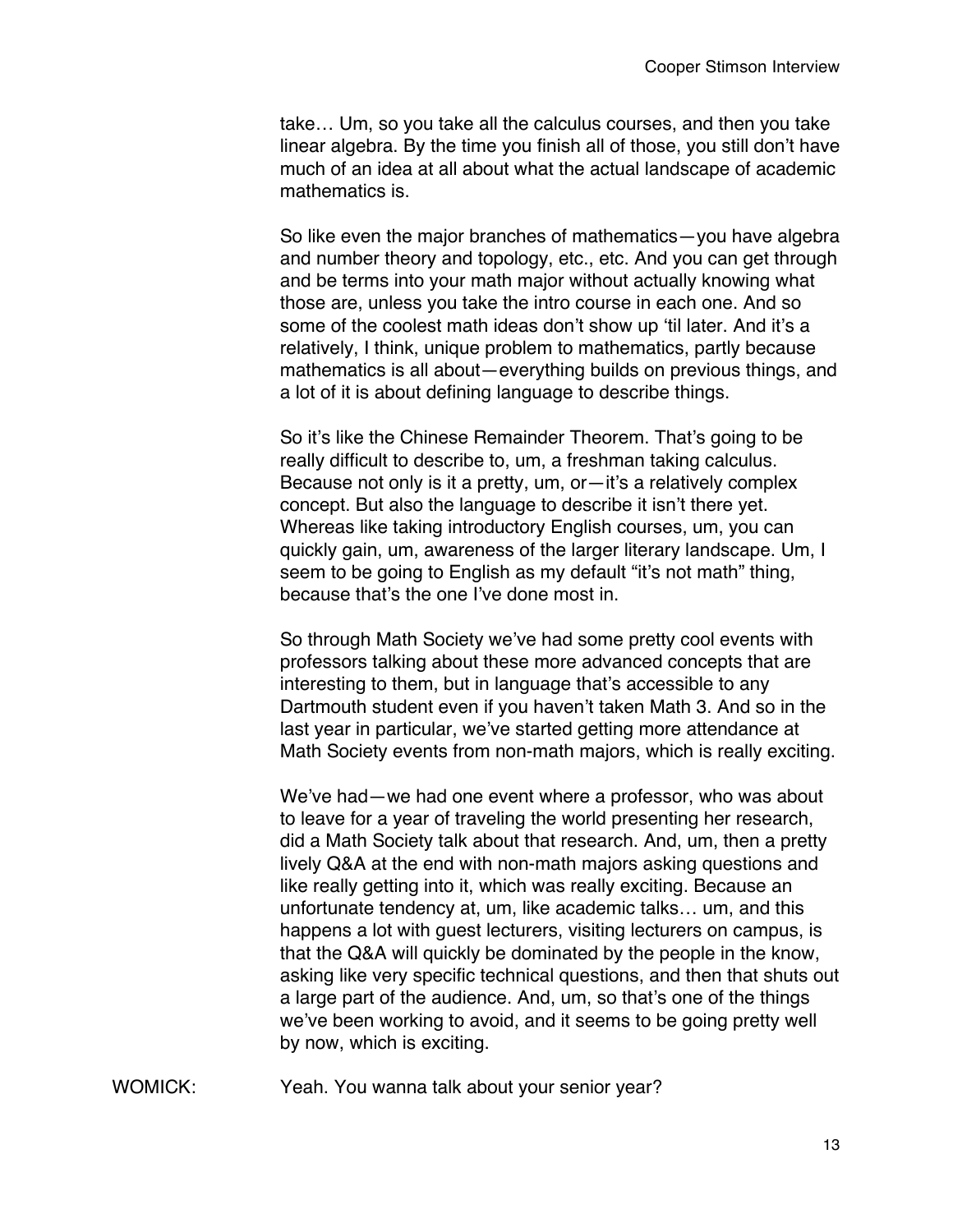STIMSON: Yeah. So I took CS 1 and started getting really excited about computer science. And for a while I was thinking I would take a fifth year and add in a CS minor on top of everything else, um, which I've decided not to because most CS grad programs are open to having like math majors come in and then you kind of spend some time doing like catching up on the CS. Um, but I am going to have to graduate one term late because I was trying to cram all that in at the last minute.

> Let's see, what have I done this year? I've been doing a lot of distributives which I kept putting off when I was switching around majors and all of that. So that was actually my last term. I'm going to come back this fall and just take distributives and finish my language requirement. Let's see. Oh, a particularly cool thing this year was in the first like math course I took that counts towards the math major was, um, Introductory Number Theory, which was really, really fun. And I then took an upper-level number theory topics course. And then this fall I took a graduate course in number theory. And that was really fun. And, um, that was one of the best classes I've taken at Dartmouth, and it was very, um—it really opened my eyes to like what studying math can be. And that's one of the really cool things here, is that you can just, if you have the prerequisites, you can take a graduate course, and it counts for undergraduate credit.

> So, um, one of my friends is taking a graduate course right now at Thayer. Actually I have a lot of friends who are taking graduate courses [Laughter]. And like particularly math, because there are a lot of branches of math. And our department is mostly like introductory in everything and then a handful of intermediate undergraduate courses in each branch; and then maybe one or two more advanced ones. Um, I happened to pick numbers theory, which is the one that has the least undergraduate courses. Um, but also really, really good number theory professors.

> And the professor I took the graduate course with, Carl Pomerantz. I did a massive double take when I realized that's who it was. Because like I studied the work he's done. Every number theory book I have ever studied cites him, that kind of thing. Um, so having that opportunity was really incredible. Um, what else have I been doing? Um, I'm still taking CS classes. They, um, you can count CS classes toward…you can count a certain number of CS classes toward the math major. And so I'm able to kind of fit those in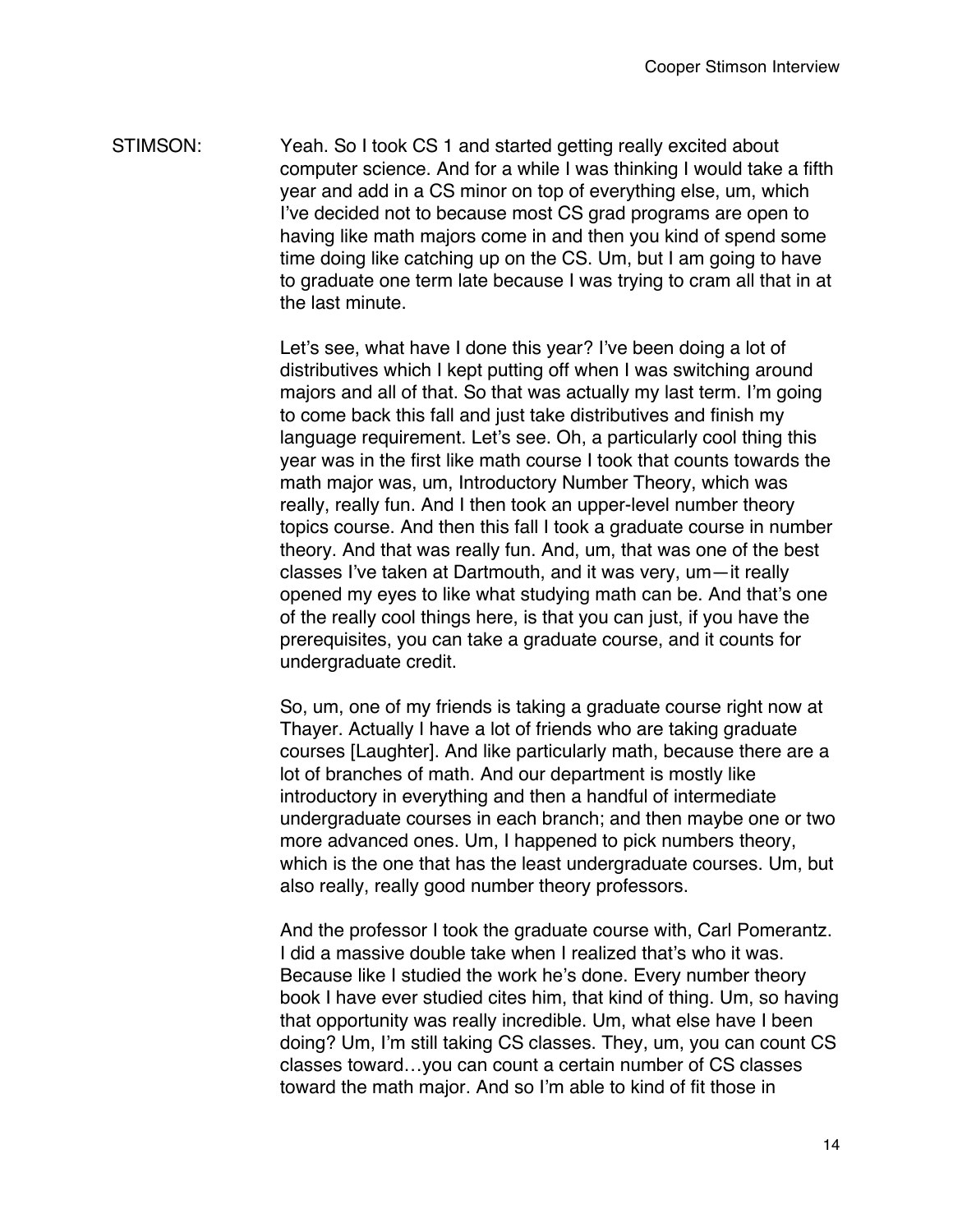together. I'm not actually modifying the major. But I'm counting some of them in just letting me be a bit more flexible.

This term I, um, started out with four courses, and I was trying to decide between a math course and a CS course. I ended up deciding to—I'm in the CS course and auditing a math course. I've now taken three CS courses with Professor Balkcom, who's really cool. The course I'm taking with him right now, it's a new course which is a—there's a ten-week project course. Because like the CS Department has…like if you're a CS major, then your last two terms you do a, um, a two-term CS project. Um, but for— there weren't really other courses that had…you just kind of do a project unless you were doing independent research. So this is a new course. It's, um, loosely aimed at um…to be like your junior spring project course. Um, and it's just the first week everyone pitches projects. And then you kind of glom together into teams, and then just spend ten weeks writing it. And, the requirement is that by the end of the course, you do something that it be in a publishable state. So, um, that's been pretty fun. And because like it's this big goal…but it's also relatively nebulous how you get there, it um… it kind of feels like I'm graduating into actually like being a software developer as opposed to just being a student who does problem sets [Laughs].

- WOMICK: Mm-hmm. I know you're not quite done yet. But looking ahead, how do you imagine yourself being involved with Dartmouth after you finish up?
- STIMSON: Well, I'm going to be here for another year in Hanover, taking classes for one term. But this term I've been working on a film project I'm shooting. I'm shooting a feature length film. And the original plan was to shoot it, shoot the entire thing this term. But to be able to cram it in that much, we needed a higher budget. And so we've been doing a Kickstarter which has not panned out. The deadline's today, and we have like \$10,000 to go. Um, so in lieu of that, we're going to be continuing doing some shooting over the summer, shooting in the fall. Um, and so I'm going to be, um, like working in Hanover, hopefully at Dartmouth as much as possible. Dartmouth is very, um, open to alumni auditing courses; so I'll probably be doing that as much as I can.

I've been working on software startup with some other '13's. Um, and by now a bunch of other Dartmouth students and some UCLA students as well. And we have our first product launch coming up in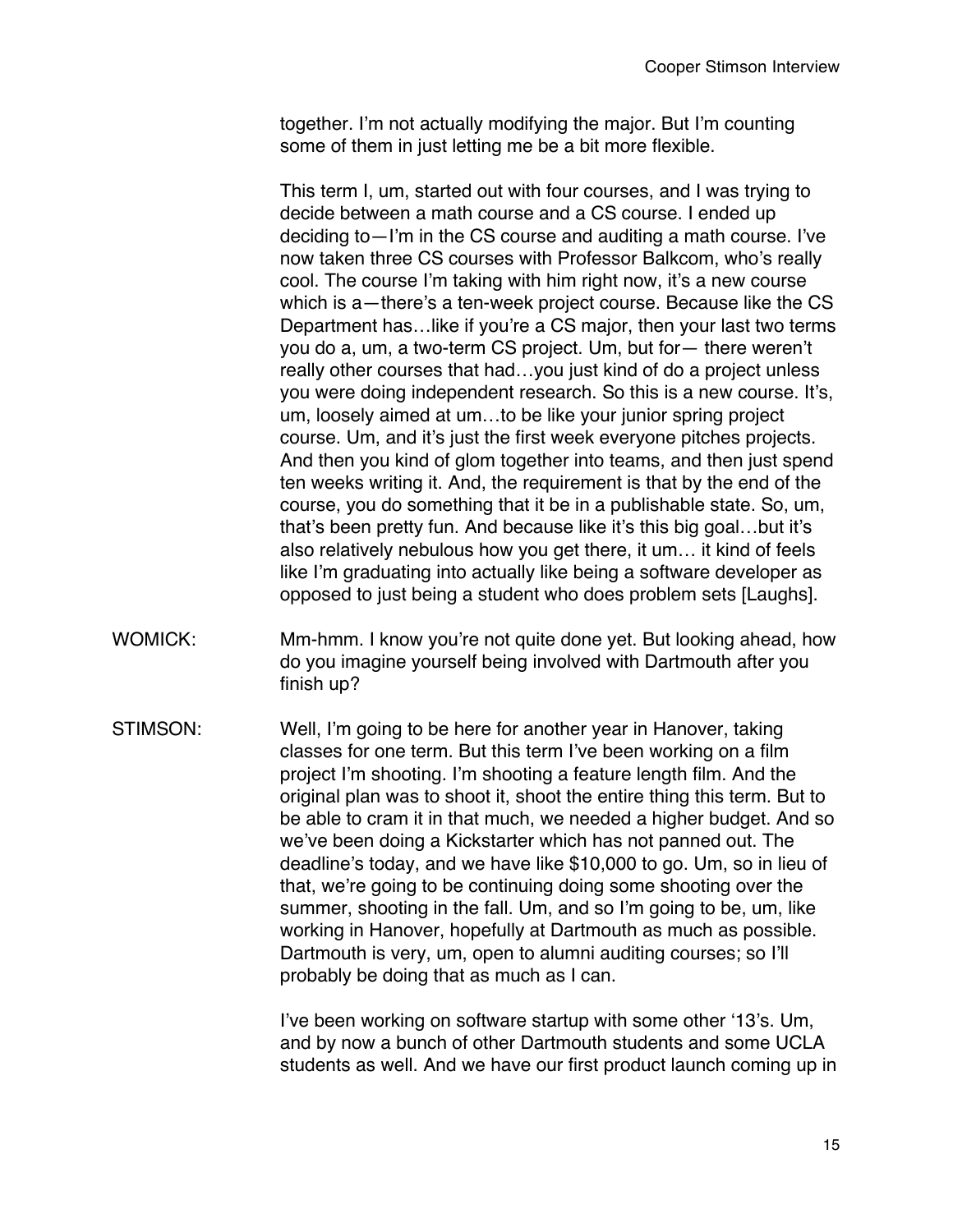the next few months. And hopefully that's going to, um, take off and be something that I can work on for the next few years.

I'm still kind of waffling between do I want to be doing…. I guess I haven't really talked much about film stuff. I could rewind. Do I want to be going more headfirst into film, or do I want to be sticking on the math and CS? Because they're both really appealing to me. And anytime I'm just focusing more on one, then the other is like a constant distraction. And unfortunately the math and CS I do, um, isn't super like applicable to filmmaking or anything like that. Um, yeah.

So part of the reason why I want to just jump into working right now is to kind of take some time outside of the fast-paced academic environment and really figure out if like grad school is what I want to do. I didn't talk that much about film stuff. So I've done like screenwriting and playwriting courses here. Um, and I've done some film… Um, I've done a lot of like YouTube videos and stuff with my brother in high school and taken one film class at the community college. And, um, this last summer I ended up directing a short film that then got into a film festival. And also about a month before that film festival, one of my student films from the community college also had like won an award and stuff. And, um, I'd kind of it had not occurred to me really up 'til that point that my filmmaking interest was something that was actually particularly appealing to an audience or anything like that. Because I love writing films, and I love the process of making films. And I think it's a wonderful way to tell stories. But so then having the added element of actually this is connecting with audiences makes it extra appealing. So like on one of my films…. One of my short films is called Chemo, and it's about the experience of going through chemotherapy, was screened a week or so ago at a Relay for Life fundraiser. And like people in the audience were crying. And like I…. That's not a type of connection that I can really make with math profs.

Um, so, yes, I have these kind of two major interests that I can't really decide between. My brother is like very much "I am a filmmaker." He's applying to film schools. He's also shooting a feature film right now. And he's like very focused and knows what his path is. And I'm just kind of wandering, trying to figure it out. Um, so, yes, the next few years will definitely be exploratory, probably in the format of working on software and then doing film projects on the side.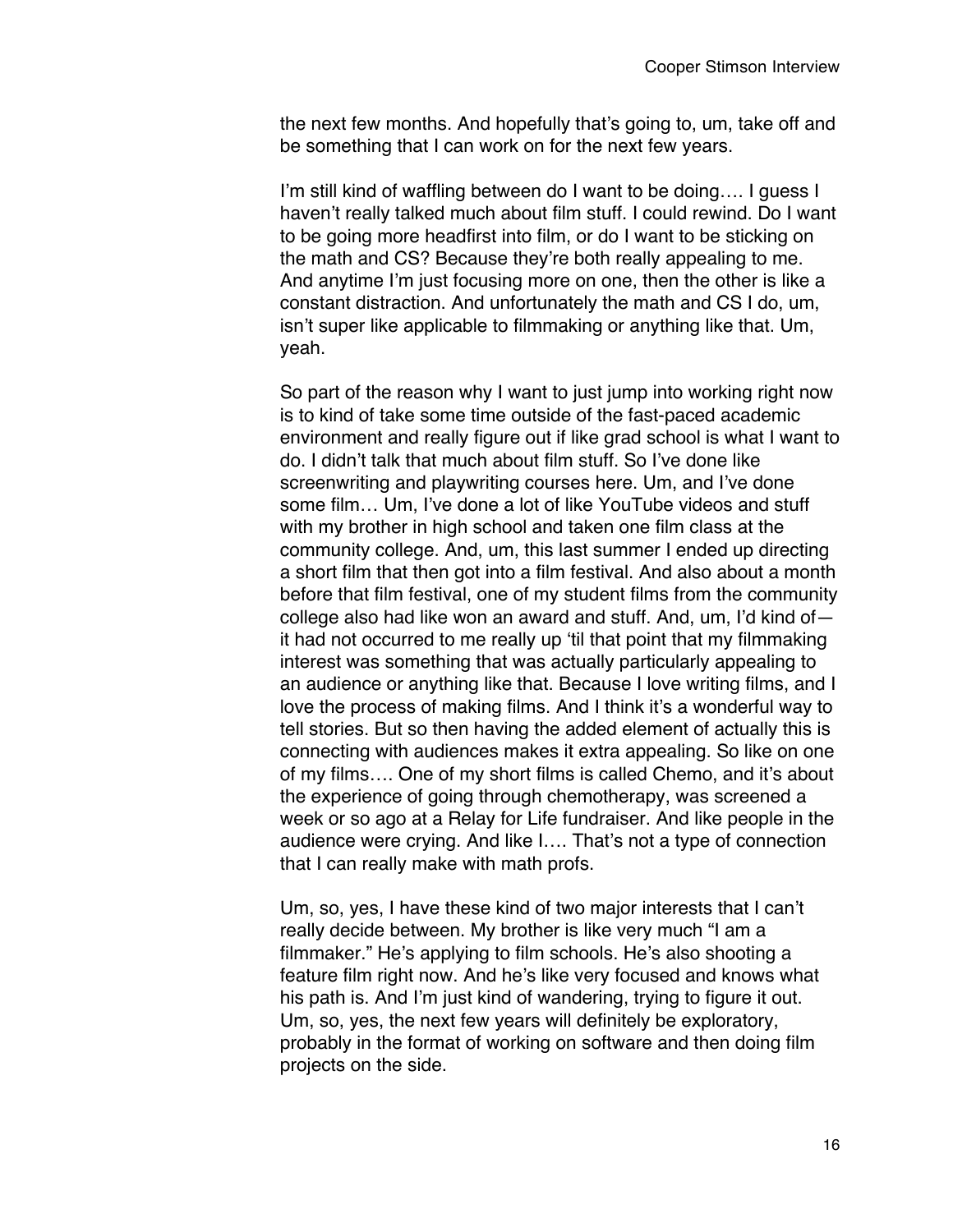## WOMICK: Reflecting back on the time that you've spent at Dartmouth, have there been any times where you've felt like you didn't fit in here?

STIMSON: Yes. I mean I figured out within the first few weeks of being here that the kind of central social scene was not something that I was interested in participating in. Um, not just like the Greek scene, but just kind of the party scene in general. Um, and there's a lot of elitism at Dartmouth, a lot of which is implicit. Like… kind of the social norm is to be affluent and have a lot of resources. And so not being that sticks out. And then also like I don't drink, I don't really like…like parties. [Laughs]

> So initially freshman year I was very much, oh, okay, I'm just going to completely ignore the possibility of having a social life here. Um, once I like figured out the math major and kind of started participating more in campus and particularly getting into the Theater Department, um, then I kind of found my two places: um, yeah the rehearsal room and then like Kemeny and Sudikoff.

> So by now, I've definitely found my niches at Dartmouth, which are definitely off of the central path. And there's definitely always an awareness, particularly on weekends like Green Key or Homecoming or things like that, that there's this entire current of campus culture that I am not a member of. Um, but that doesn't really bother me.

> I think it's unfortunate that there's one kind of model of like, "this is what a Dartmouth person is" that is kind of the default. And lot of, um, organizational and institutional elements are kind of assuming that that's something that we all share. And I think that's unfortunate. And… I think it does for students who don't fit that identity, um, the fact that that's so very normalized kind of tosses people into limbo. Like the choice to not participate in that is like to identify oneself as an outsider…or at least that's how it can seem.

Even though there's so much stuff going on on campus, there are so many people with varying interests, um, that I don't think that norm really needs to be there. Um, but I do think it discourages… Um, I do think it discourages people from exploring their own interests and also just identities and social—like the type of socialization that is comfortable for them. Because there's a default, and it's an act— going with the default can be done passively. Whereas not doing so has to be an active decision. Um, that was a long answer. [Laughs]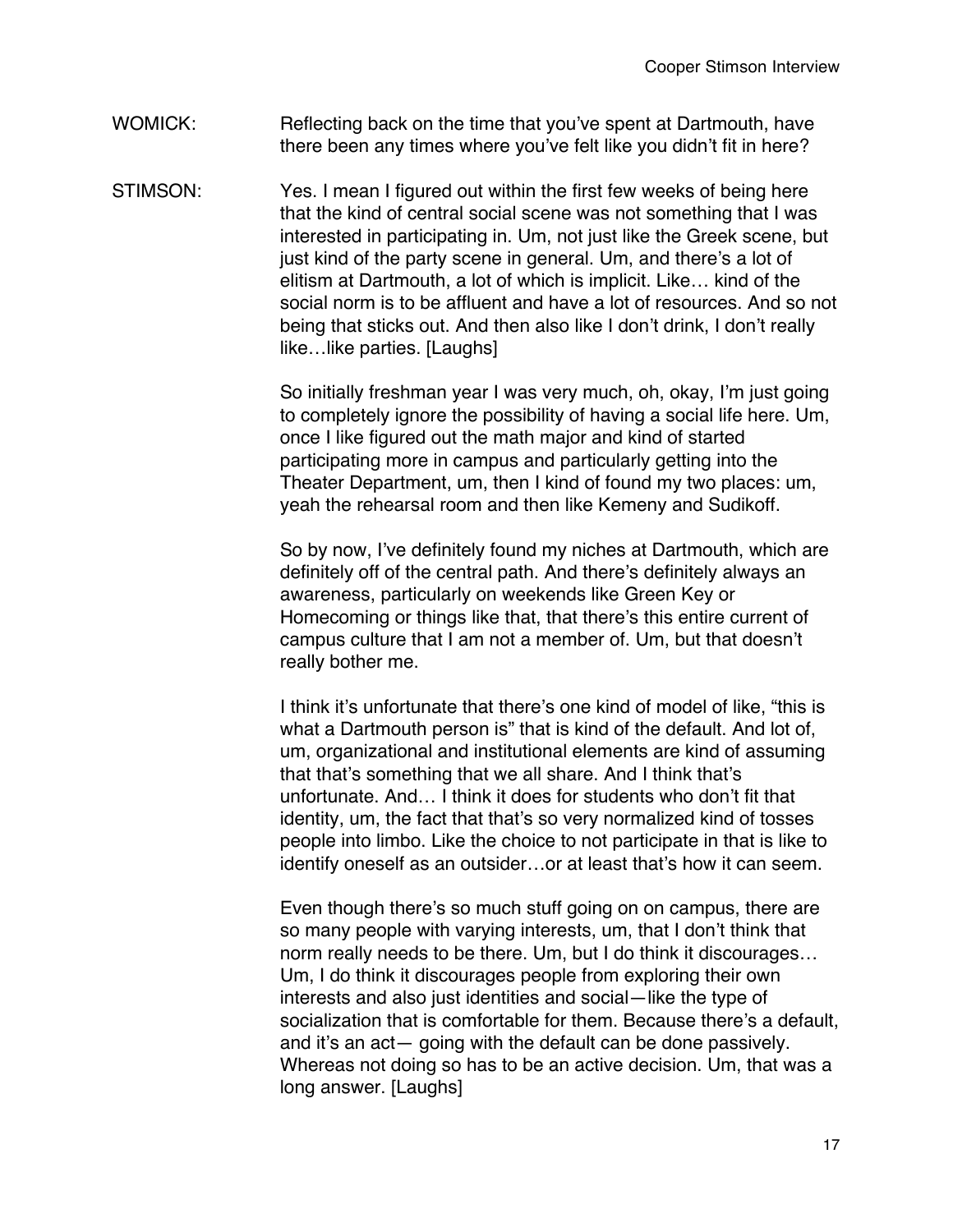## WOMICK: What would you say the default looks like?

STIMSON: Um, I mean there's definitely a kind of preppy, elitist Dartmouth student stereotype. I mean for me, I grew up in a mobile home, and then I went to a community college. And then I came here, and it was a big culture shock. The norm Dartmouth student drinks a lot. Um, the norm Dartmouth student parties a lot. Um, there was a recent *D* op-ed where someone referred to the feeling of obligation to party on a Friday night. And he was specifically talking about like he's an international student. He didn't, um, grow up in a culture that has that as a norm, and it was weird to him. And it was weird to me, too, that Friday nights and also Saturday nights and Wednesday nights has this expectation that everyone's going to go out and get wasted.

> I also think that the kind of norm of what a Dartmouth student is has an unfortunate focus on success over—maybe I should say an unfortunately narrow definition of success, which I think one can illustrate with things that when our commencement speaker was announced, the first big vocal reaction…. Um, well, there were people saying this guy sounds really cool. But then there were a bunch of people saying, "Oh, man, this guy didn't pass the namerecognition test. Harvard got Oprah. Darn!" Which…. [Laughter] seems to miss the point. And it's a little discouraging that after four years of an excellent liberal arts education, such a basic point can still be missed. But I think that is a kind of central part of the Dartmouth culture.

> And I mean there's definitely a kind of central model of what a Dartmouth student should be. The excellent grades come, and you take some distribs, pick your major, do a thesis, get corporate recruited, and then you're done. Which is very—a very linear model and is very.… Other than like a temporary…. Get your distribs done, period, is a very insular model. There are a lot of students who end up really strongly identifying with what department they're in. Um… yeah.

- WOMICK: Would you say that there is such a thing as the Dartmouth community and if so, who's a part of it?
- STIMSON: Um, I've been thinking about that a lot recently because I've been doing more and more stuff with off-campus, um, groups. The producer for my film is a filmmaker from Vermont, who is not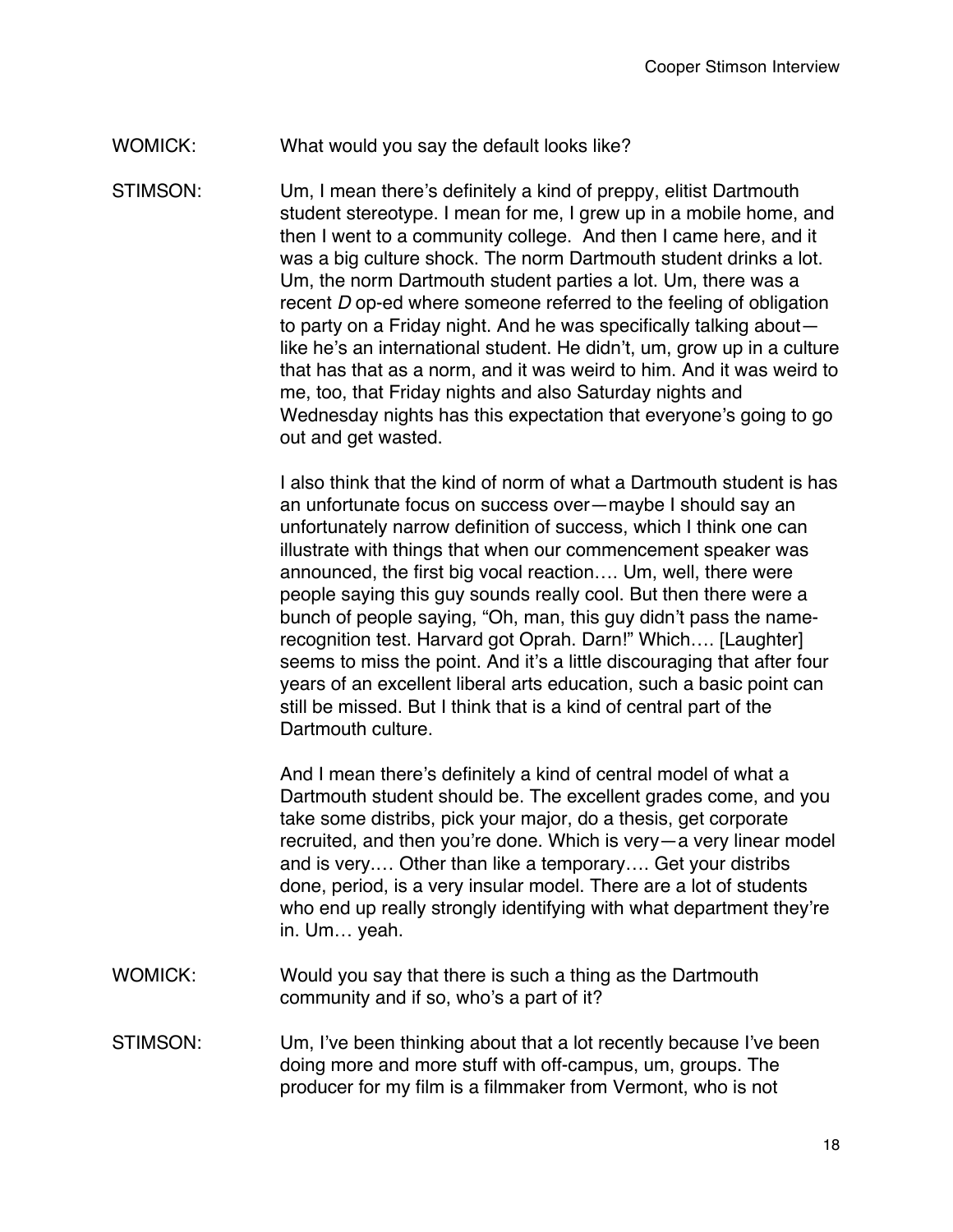Dartmouth-affiliated. And so, like freshman year you show up, and there's this very, very strong sense of community: Welcome to Dartmouth. And then very quickly that then dissolves into a lot of sub-communities. And perceptually it's very much…there's like the central Dartmouth community which is the Greek scene and the sports and Student Assembly and all that. And then the like peripheral sub-communities.

In my experience, everyone is a member of several of these subcommunities. But there's definitely a strong disjoint. Like there are definitely plenty of '13's who I've never met and maybe don't even have acquaintances in common with.

I think the idea of Dartmouth community is a little bit problematic to discuss just because to define someone as a member of the Dartmouth community, you need to have a set of criteria for what it means to be a Dartmouth person. And like in the loosest sense you could just say, a member of the Dartmouth community is someone who is a student, professor, employee, alum; consider anyone who's had any affiliation with Dartmouth, which might be the most accurate way to define it. But then you have…. Um, I definitely know like Dartmouth alumni who don't really have a particular attachment or connection with Dartmouth anymore; um, some who very much do. Um, yeah this is a big question. [Laughs] I think that might be all I've got on that, but I know I'll be thinking about this for… you know.

WOMICK: Yes, it's good. How do you think Dartmouth has changed during your time here?

STIMSON: Hmm. Um, that's a bit of a tough one because I know my perception of Dartmouth and my perception of the world have changed while I'm at Dartmouth. And so that's definitely going to color any commentary I have. Um, it seems like particularly in the last year, the Dartmouth community is getting a lot more self-aware and a bit more open to questioning itself. Which…I mean there was—like for the Dimensions protest there was a big backlash against that, but I think that backlash was more just an expression of the norm that already existed. Um, hmm… I think any academic community is going to always be in a constant state of flux and experimentation.

> So like taking the Math Society in this new direction. The changing of CS 5 to CS 1, where they switched it to— from Java, which is a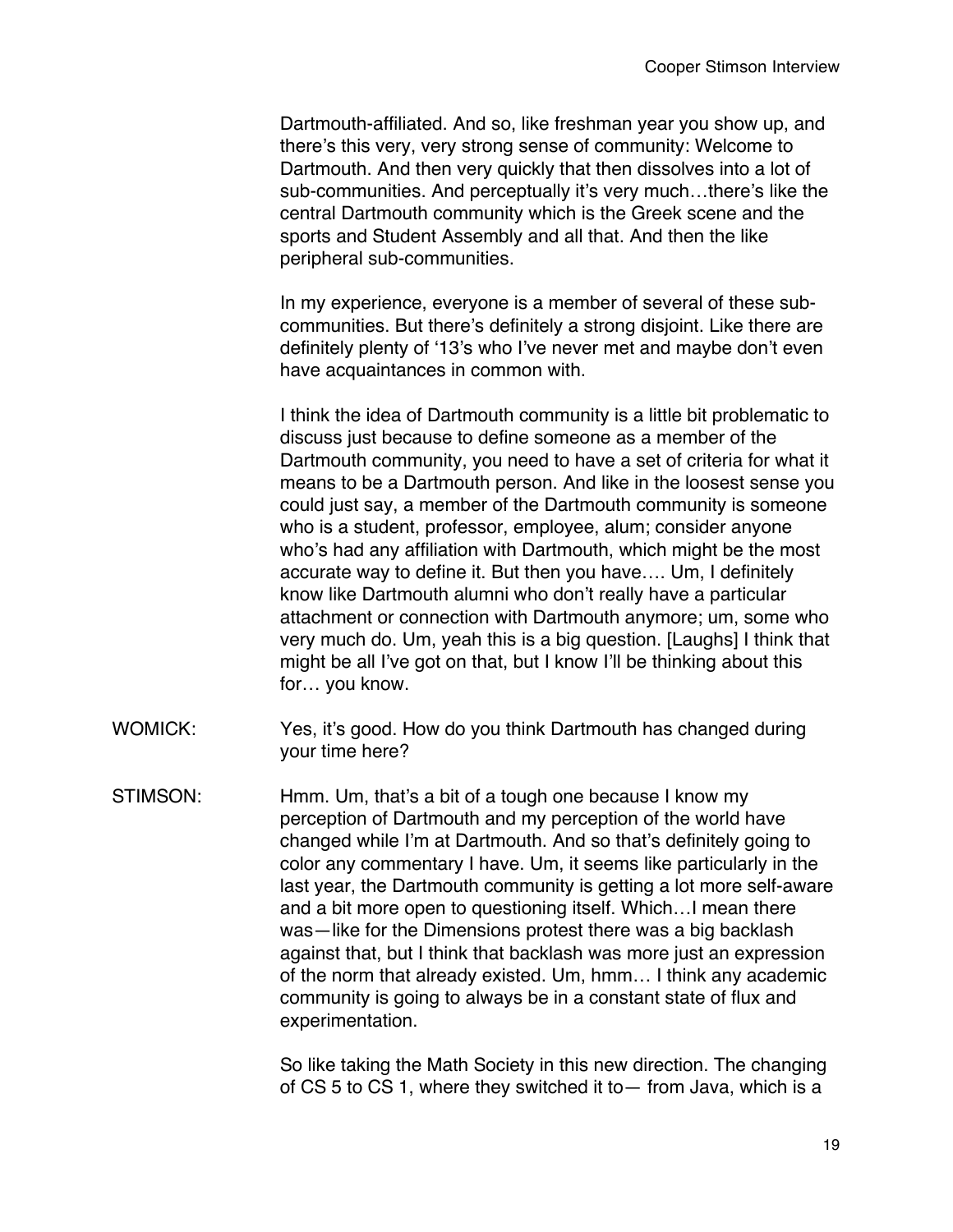more syntax-heavy language, to Python, which is more accessible. I think it's the more like technical and scientific departments are starting to move away from the weeder course model, which I think is good. Um, because like in the humanities, like we have Writing 5 and seminars, all this stuff that's designed to be like— give us a toolset to be able to succeed later. Whereas things like the Bio Department has a reputation for having like weeder courses that like, "Oh I'm going to take two courses this term, so I can pass this" and everyone drops it. Um, I think there's definitely a move away from that. Hmm.

I'm not sure how much more I can comment on that just because my perception has shifted so much in the last four years; and also my level of engagement has shifted a lot in the last four years. So I wasn't particularly involved in the campus as the campus until the last like two years, maybe year and a half.

A week or two ago I went to the Accidental Racism Discussion, and that was one of the first such events that I'd gone to. Um, and that's one thing like in hindsight I really wish I had been doing such things more throughout my Dartmouth experience. And I think the fact that I was kind of scared off of the kind of campus mainstream freshman year, I let that discourage me from finding other ways to connect more to the campus on a larger scale. Um, what was the question again? [Laughter]

- WOMICK: How you thought Dartmouth had changed?
- STIMSON: Yes, I think that's probably.... You know those are the main changes that come to mind. Um, and also there was the turbulence of Jim Kim coming in and going out so quickly. Um, and I think a lot of… I think the backlash that his leaving triggered was unfortunate, because some of the stuff he was bringing to the table, some of the ideas that he was initiating, were definitely, um, valuable additions to the conversation. And then there was kind of an…um, anti-Jim Kim, "you've-betrayed-us" sentiment that then poisoned the well for some of the stuff that had started while he was president, which is unfortunate. But, I'm quietly hopeful about our new president, particularly. He's a math major; that's cool. The last president we had who was a math major was pretty cool. Um, yeah. [Laughs]
- WOMICK: What about you? How do you think you've changed during your time here?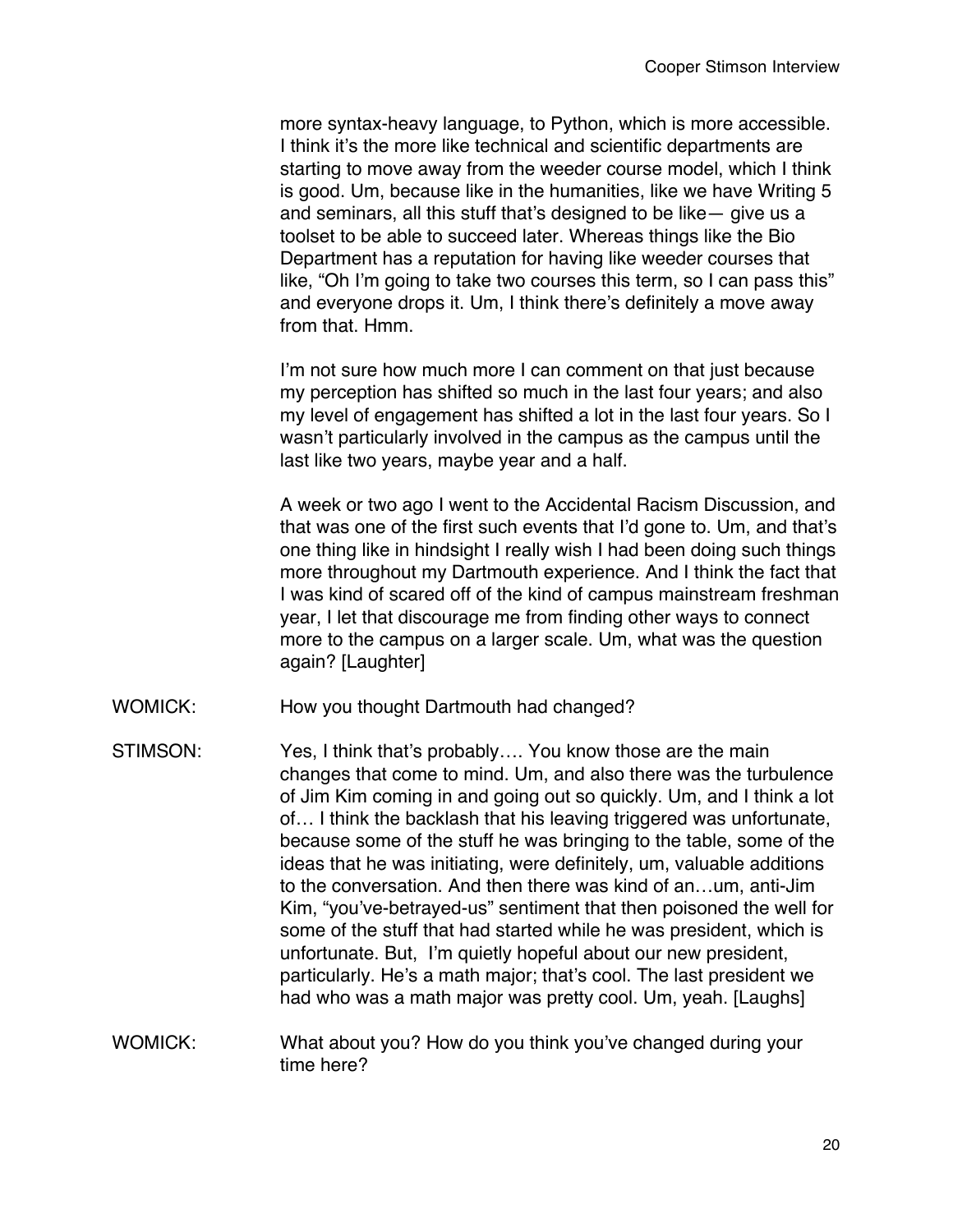STIMSON: I think I've changed a lot here. I came into Dartmouth very academically confident and socially withdrawn. And I think I'm coming out more academically humble and more socially comfortable. I think… I think the biggest change I've gone through at Dartmouth is that I'm a lot more self-aware and a lot more conscientious of broader context, which…I mean I'm definitely not like super self-aware. But I've made progress on that, and now think of that as a central part of, um, how I hope to go through life…is getting more self-awareness and awareness of context.

> Um, I'm definitely…I think I've become more open-minded at Dartmouth. Um, having like interacted with a lot of different academic departments and also, um, like people's backgrounds, a lot of—Um, I think I've broken down a lot of prejudices that I didn't realize I had. One thing that was really helpful for that actually is, um, I took sociolinguistics, and we did a lot of stuff of looking at how people react to different accents and dialects. And like that's something that we all do. We're always making little, um, assessments based on how people speak. Um, but being more aware of that, I think, is a great thing. And I think that's one of those courses that everybody should take or at least have some familiarity with. 'Cause, um… this actually kind of ties into what the discussion at the Accidental Racism talk was. Um, there's kind of a natural human tendency to think of oneself as being, you know, pretty good at stuff. And when we think about ideas like prejudices, um, we kind of implicitly assume that's something that other people do, and that's like an action that other people take. And I think recognizing, um, discrimination, that's just kind of a natural consequence of how human brains work. And then I think by destigmatizing it, we can actually be—make more progress towards avoiding it. Um, because there have been plenty of studies showing that like basic racial prejudices, um, get encoded in your brain at a very young age. Um, and particularly in like social interactions, a huge amount of our processing is going on on that kind of subconscious level. And, um, we all tend to kind of assume that whatever our brain is doing, it's generally in line with what our conscious beliefs are. And learning to be more aware and to not kind of rest on the laurels of like, "I consider myself a feminist; therefore I don't need to be double checking the consequences of my behavior." Or for whatever other type of discrimination. I think stepping past that has been definitely a big personal growth for me. Or if not stepping past, at least moving in the direction of being more self-aware in that way.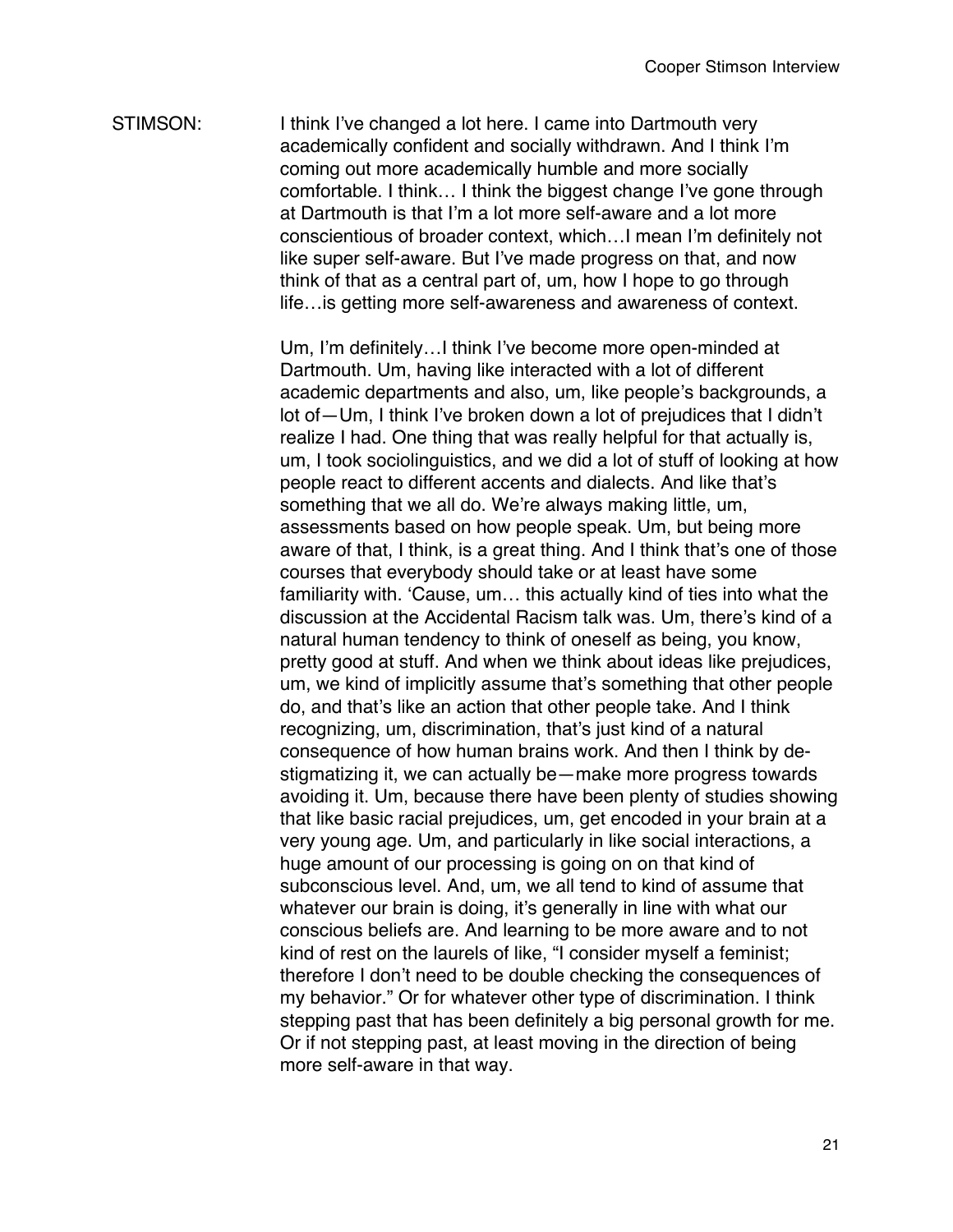Um, I think… another big thing I've taken away from Dartmouth, I think, or the way that I've changed at Dartmouth, um, is…finding words. I think I've regained a portion of that kind of investigative curiosity from childhood which, um, which I've always tried to cultivate, both academically and artistically. And I think being here and having all these resources has helped me kind of focus back in on that. Um, and kind of the idea of fearless research, that any topic, I can just like go to the library, find a dozen books on it and start figuring it out. And even without the library resource, I think that confidence and openness to saying, um, I have no idea what this is, but let's find out. Um, I think that's definitely something that I've, if not gained, at least strengthened a bit while at Dartmouth.

Um, also in specific— like having done all of the theater stuff, I think has made me a lot more outgoing, and um... I was very quiet when I got to Dartmouth and, um, very shy. And particularly like events like WIRED, where it's this 24-hour kind of pressure cooker of like you have a partner, and you write a play overnight and then the next day just all these actors show up, and it's…. Like, putting on a play is such a collaborative process and doing that type of collaboration with people who you, um, don't know all of them…. I think experiences like that have really helped me be more confident in meeting new people and, um, collaborating with people who I'm not already comfortable with.

- WOMICK: Okay. Is there anything that we haven't gotten to talk about yet that you'd like to?
- STIMSON: Um…I think we covered just about everything. Yeah. Um, I guess one big influence on me while I've been here that I didn't touch on too much is that the undergraduate deans are just like amazing resources. And so when I came in freshman year my dean was John Pfister, who's just super amazing. And besides like academic advice, we'd also just like discuss literature. Um, we both read comics and we'd like swap comics and that kind of thing. Um, and now I have, um, Dean Francine. I'm still in East Wheelock. And, um, it's been nice to have kind of a grownup perspective on things I guess. Like, um, a larger-scale outside-of-being-a-student perspective on things. And I'm not sure if I've just been like really lucky in every dean I've interacted with or just all the deans are like super cool people. Um, but those have been really wonderful relationships and opportunities to…. All the deans that I've worked with have treated me like a peer, um, and yeah – that's been really